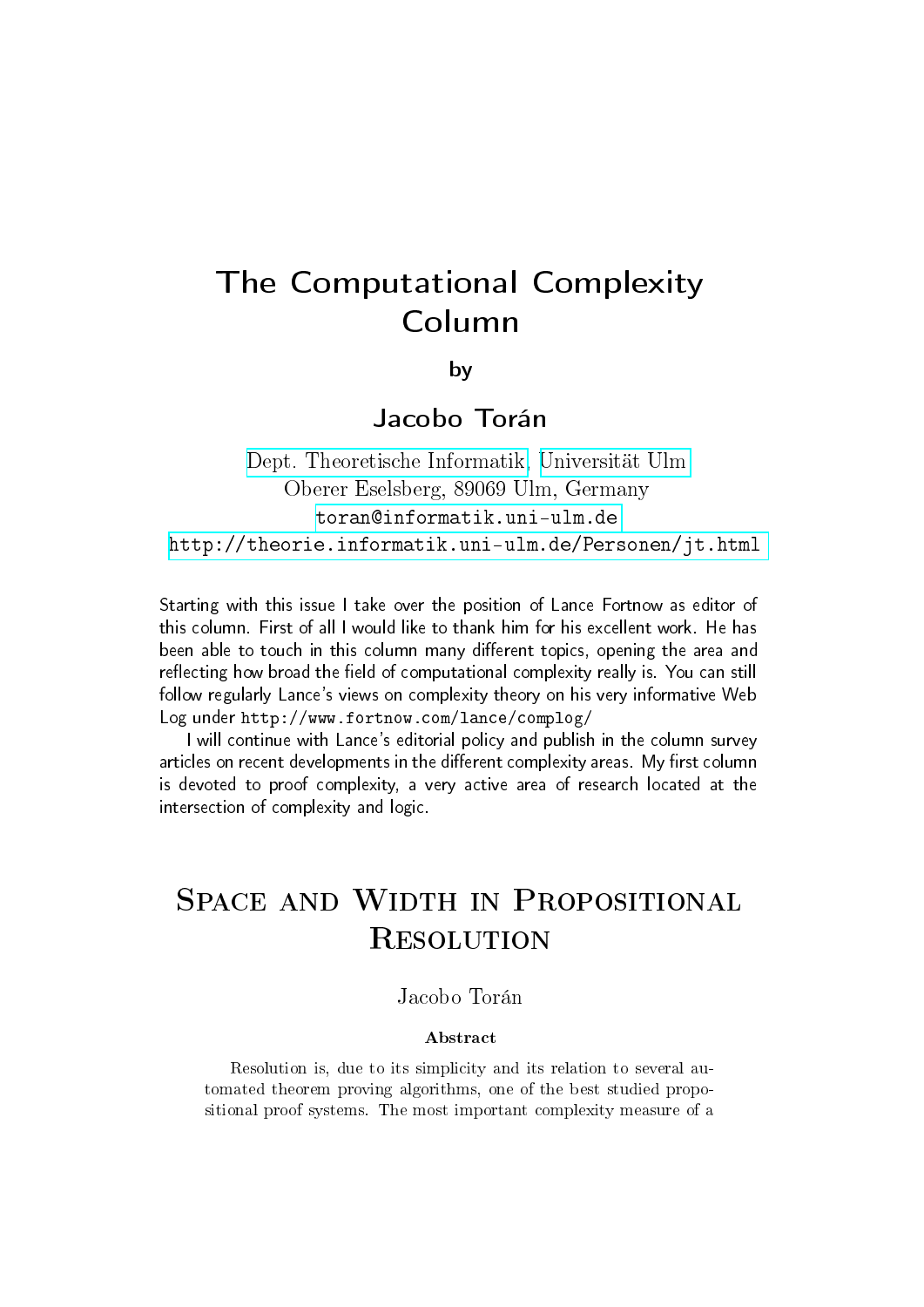resolution proof is its size, the number of clauses used in the proof. In the last years, in an effort to better understand this proof system, other complexity measures for resolution have been introduced. We focus this survey on the known results about two of these complexity measures: space and width. We review the relationship between these measures and the size in resolution, mentioning tradeoff results as well as characterizations of width and space in terms of combinatorial games.

# 1 Introduction

The main motivation for studying the complexity of proving tautologies or refuting unsatisfiable formulas in concrete systems comes from the close relationship between these problems and central questions in complexity theory. For example, Cook and Reckhow [[12\]](#page-18-0) proved the equivalence of separating the complexity class NP from coNP and the question of obtaining superpolynomial lower bounds for the refutation of a family of unsatisfiable formulas in every propositional proof system. Since it is very hard to reason about arbitrary proof systems, research in the area has focused on the study of simple concrete systems. This is similar to the development of circuit complexity, where advances in the field come from the study of concrete circuit classes. Perhaps the simplest non-trivial propositional proof system is resolution [[27\].](#page-19-0) It has a single derivation rule and works only with clauses. This simplicity together with the fact that several automated theorem proving algorithms used in practice are based on resolution has provided the motivation for important research on this proof method. Resolution is probably the best studied propositional proof system although the power of the method is not yet completely understood.

The most important complexity measure for resolution is the *size* or the number of clauses used in a refutation. This corresponds to the concept of time in an algorithm. During the last decades some of the most influential research in the area of proof complexity has proved exponential lower bounds for the resolution size of important classes of unsatisfiable formulas  $[20, 31]$  $[20, 31]$  $[20, 31]$ , [10,](#page-18-1) [3](#page-18-2). Recently in an effort to unify some of the existing results and to gain a better understanding of this proof system other complexity measures for resolution have been introduced. These measures are related to the notion of memory consumption or space used by an algorithm. We focus this survey on two of these complexity measures: width and space.

The notion of resolution *width* was first made explicit by Galil [[19\]](#page-19-2) but the importance of the concept was pointed out more recently by Ben-Sasson and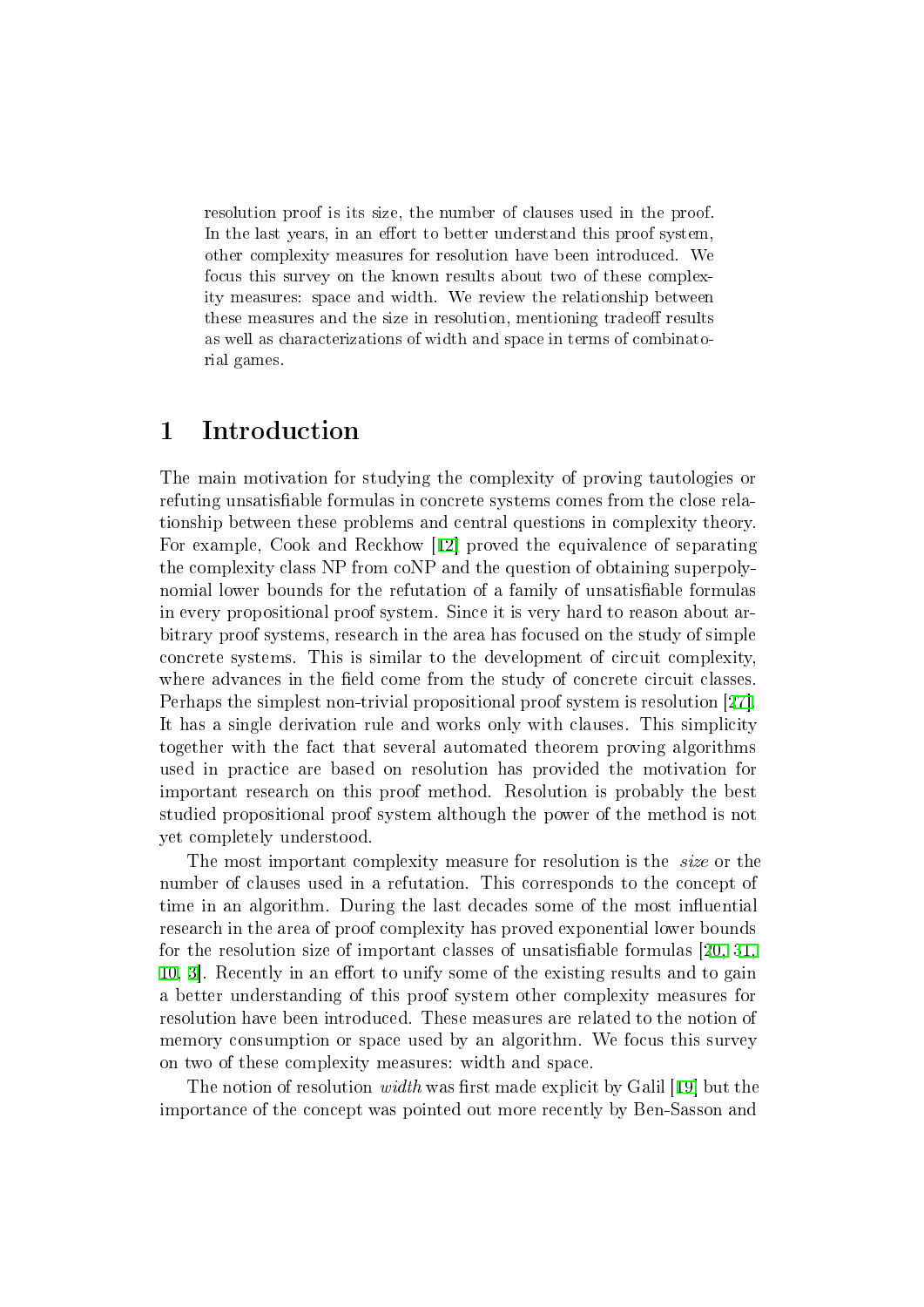Wigderson in [[7\]](#page-18-3). The width of a resolution refutation is the largest number of literals in a clause used in the refutation. Ben-Sasson and Wigderson proved a connection between the minimal width of a resolution refutation for a formula and the size of the refutation, thus providing a new method for proving lower bounds on resolution size.

Esteban and Torán introduced in [[17\]](#page-19-3) the concept of resolution space, transforming a previous definition from [[21\]](#page-19-4). The space of a resolution refutation is the number of clauses that have to be kept simultaneously in memory to infer a contradiction. As in the definition of space in a Turing machine, the space used by the input clauses is not considered in the model and these clauses can be downloaded to the working memory when needed. Alekhnovich, Ben-Sasson, Razborov and Wigderson [[1\]](#page-18-4) extended the definition of resolution space in several ways. They dened a space notion for stronger proof systems like Propositional Calculus, and introduced finer space measures like the variable space or the bit space, measuring respectively the occurrences of variables and the bit size of the clauses that are simultaneously kept in memory.

In recent years several results obtaining non-trivial upper and lower bounds for the different resolution complexity measures have been published. We review here some of these results and show that in spite of its very different nature the three measures of size, width and space are tightly interrelated. We also review the existing tradeoffs in the resources as well as purely combinatorial characterizations of the concepts of resolution width and tree-space in terms of 2-person games. These beautiful characterizations stress the implicitness of these measures as purely combinatorial properties of the input formulas, independent of the notion of resolution.

# 2 Definitions

We will consider formulas over a set of propositional variables  $V$ . A *literal* is either a variable  $x \in V$  or its negation  $\overline{x}$ . A *clause* is a disjunction of literals and a formula  $F$  in conjunctive normal form  $(CNF)$  is a conjunction of clauses. For a literal l and  $a \in \{0, 1\}$ ,  $F_{l=a}$  represents the formula obtained from  $F$  by giving to l the value a and reducing the formula in the intuitive way.

Resolution is a refutation proof system for CNF formulas. The only inference rule in this proof system is the resolution rule:

$$
\frac{C\vee x\qquad D\vee \bar x}{C\vee D}\;.
$$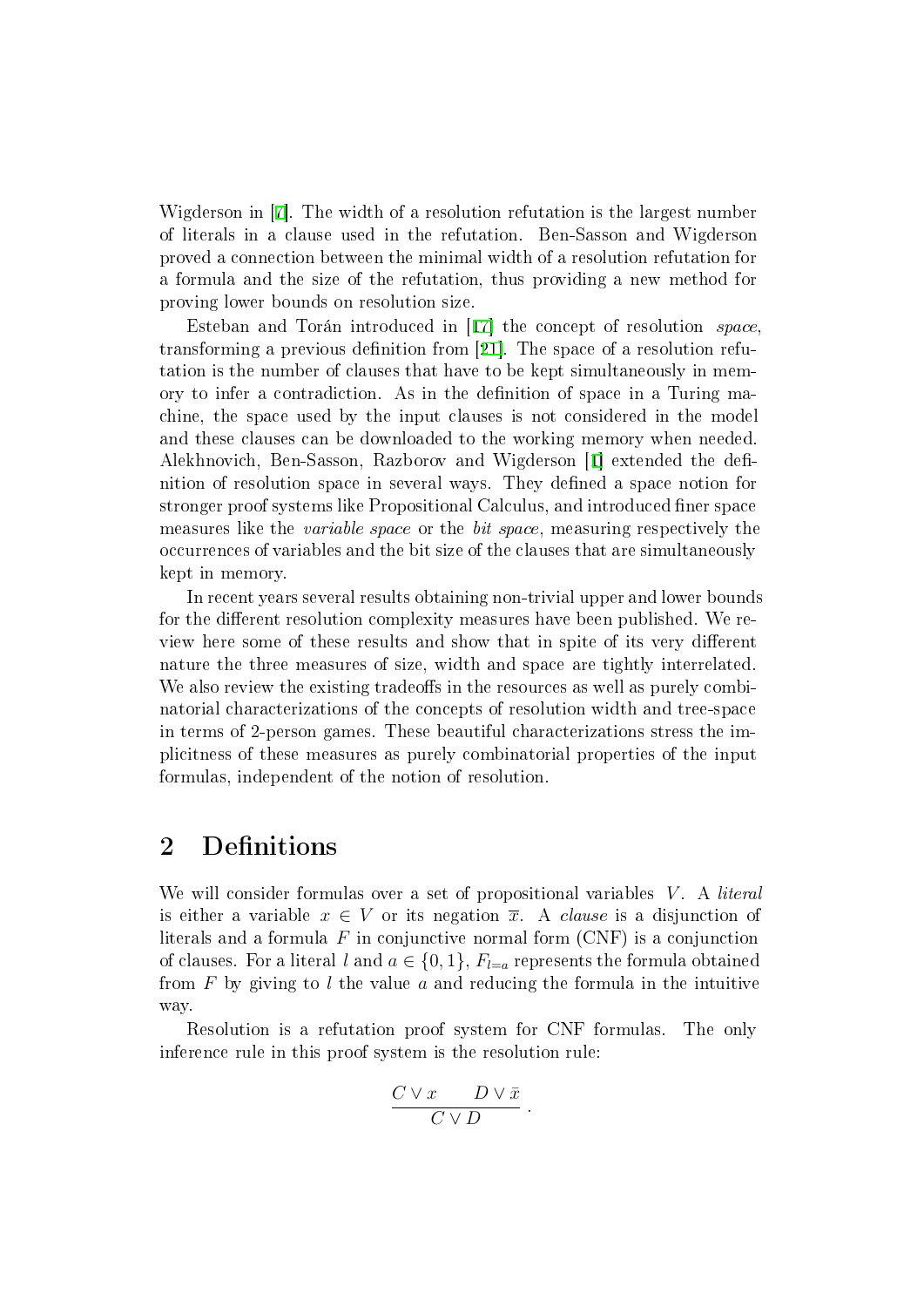Cutting variable x from clauses  $C \vee x$  and  $D \vee \bar{x}$  one gets the *resolvent* clause  $C \vee D$ . A resolution refutation of a CNF formula F is a sequence of clauses  $C_1, \ldots, C_s$  where each  $C_i$  is either a clause from  $F$  or is inferred from earlier clauses by the resolution rule, and  $C_s$  is the empty clause. We will denote the empty clause by  $\Box$ . Resolution is sound and complete, which means that such a refutation for a formula exists if and only if  $F$  is unsatisfiable. A resolution refutation can be seen as a directed acyclic graph, in which the clauses are the vertices, and if two clauses are resolved then there is a directed edge going from each of the two clauses to the resolvent. If the underlying graph in a refutation happens to be a tree, we talk about *tree*like resolution. It is known that for certain formulas general resolution can produce exponentially shorter refutations than tree-like resolution [[9,](#page-18-5) [6\].](#page-18-6) The reason for this is that, contrary to general resolution, in a tree-like proof a clause that is needed more than once in the refutation must be re-derived each time from the initial clauses.

The size of a resolution refutation is the number of clauses it contains. For an unsatisfiable formula F,  $size(F)$  denotes the minimal size of a resolution refutation of F. We denote by tree-size  $(F)$  the minimal size of a tree-like resolution refutation of F. As mentioned above, this can be greater than size( $F$ ). We define now resolution width and space, the other two complexity measures discussed in this survey.

**Definition 1.** [\[7](#page-18-3)] The width of a clause is the number of literals appearing in it. For a set of clauses  $C$  (C can be for example a formula in CNF or a resolution refutation) the width of  $C$ , denoted by initial-width  $(C)$ , is the maximal width of a clause in the set  $C$ .

The width needed for the resolution of an unsatisfiable CNF formula  $F$ , denoted by width(F), is the minimal width needed in a resolution of  $F$ , that is, the minimum of initial-width  $(\pi)$  over all resolution refutations  $\pi$  of F.

The space needed in a resolution refutation is the number of clauses that have to be kept simultaneously in memory (not counting the initial clauses) in order to derive the empty clause. More formally:

<span id="page-3-0"></span>**Definition 2.** [\[17](#page-19-3), [1\]](#page-18-4) For  $k \in N$ , we say that an unsatisfiable CNF formula F has resolution refutation bounded by space k if there is a sequence of CNF formulas  $F_1, \ldots, F_s$ , such that  $F_1 \subseteq F$ ,  $\Box \in F_s$ , in any  $F_i$  there are at most k clauses, and for each  $i < s$ ,  $F_{i+1}$  is obtained from  $F_i$  by deleting some of its clauses, adding the resolvent of two clauses of  $F_i$ , or adding one of the clauses of F (initial clause).

The space needed for the resolution of an unsatisfiable formula  $F$ , denoted space( $F$ ) is the minimum k for which the formula has a refutation bounded by space k.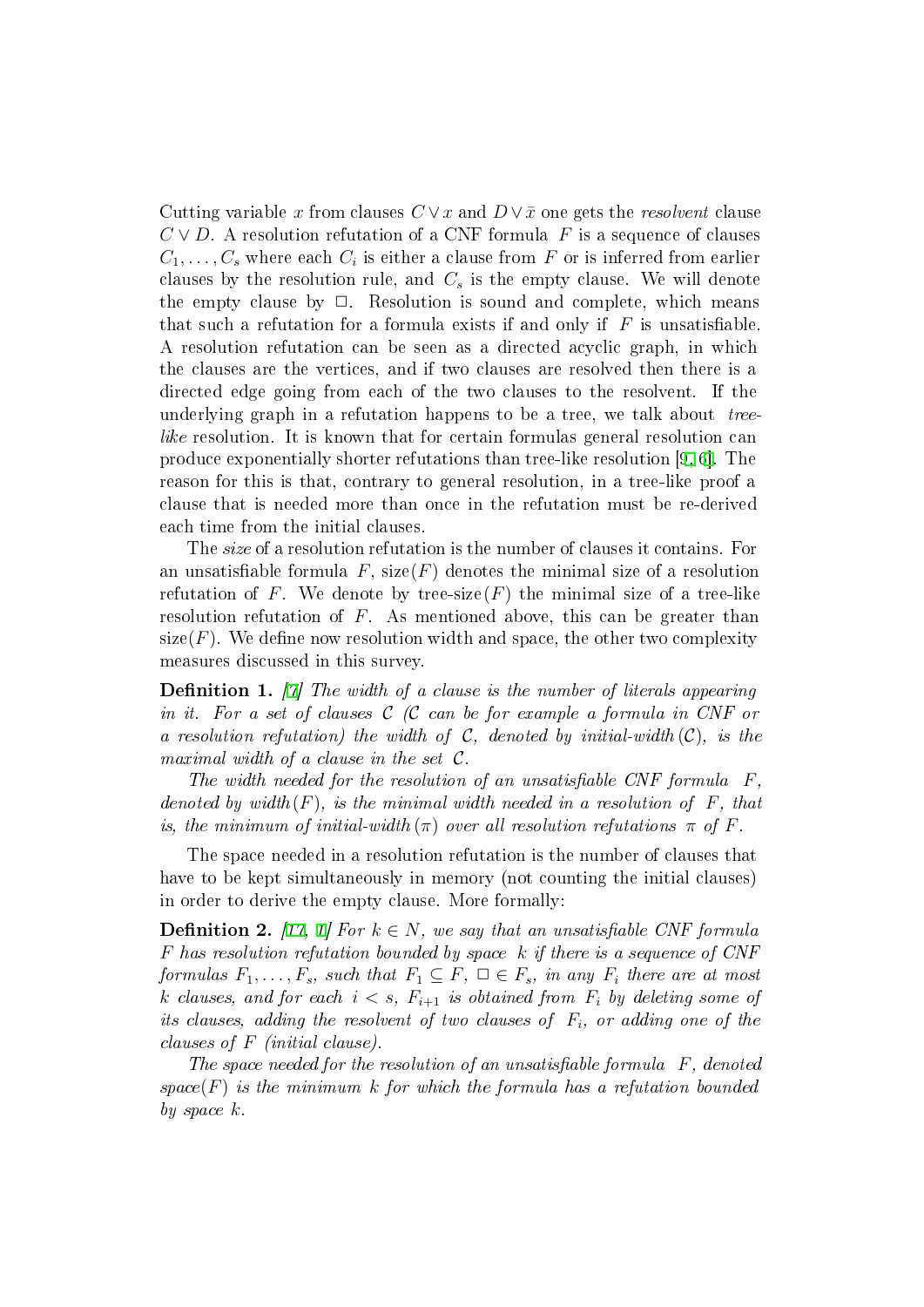In  $[1]$  the authors introduce two refinements of the space measure: the variable space, and the bit space. For an unsatisfiable formula  $F$ , the variable space of F,  $Vspace(F)$  is defined like the space of F above, but counting the sum of sizes (widths) of the clauses of the formulas  $\,F_i\,$  in the resolution, instead of just the number of clauses. The bit space counts the length (as words over a finite alphabet) of the clauses kept in memory.

### <span id="page-4-1"></span>3 Width

The idea that a large resolution refutation must contain wide clauses has been around for many years. Already the first proof of an exponential lower bound for the resolution size given by Haken [[20\]](#page-19-1) was based on the fact that any resolution refutation for the family of formulas encoding the pigeon hole principle must contain many wide clauses of a certain kind. The use of wide clauses to prove resolution lower bounds was also an important ingredient in subsequent results, especially in [[3\]](#page-18-2). In [[19\]](#page-19-2) it was proved that the refutation of certain formulas require large width and it was conjectured in [[22\]](#page-19-5) that a formula having only resolution refutations with large clauses cannot have short refutations. But the exact relation between width and size in resolution was first explicitly stated by Ben-Sasson and Wigderson in [[7\].](#page-18-3) Expressing the relation between size and width they reduced the problem of giving lower bounds on the size of a refutation to that of giving lower bounds on the width. The size-width relations for resolution were inspired by similar bounds regarding relations between the degree in the Polynomial Calculus proof system and the resolution size obtained in [[11\]](#page-18-7). With this method Ben-Sasson and Wigderson were able to provide a unified approach to prove most of the previously known lower bounds for resolution size. They also used the width concept to develop a simple algorithm for searching for a refutation for a given formula  $F$ . The algorithm searches systematically for clauses of increasing size and works in time  $n^{O(w)}$  where n is the number of variables in  $F$  and  $w$  the minimal width of any refutation of  $F$ .

For the proof of the width-size relation the following technical lemma is needed:

<span id="page-4-0"></span>**Lemma 3.** Let F be a formula in CNF, l be a literal in F and let  $F<sup>l</sup>$  denote the set of clauses in F containing literal l. If width $(F_{l=1}) \leq k-1$  and  $width(F_{l=0}) \leq k$  then  $width(F) \leq max\{k, initial-width(F^l)\}.$ 

**Proof.** The set of clauses  $F_{l=1}$  is obtained from F by removing literal  $\overline{l}$  from all the clauses in F and deleting the clauses containing literal l. By hypothesis, there is a width  $k-1$  resolution refutation  $\pi$  of  $F_{l=1}$ . Every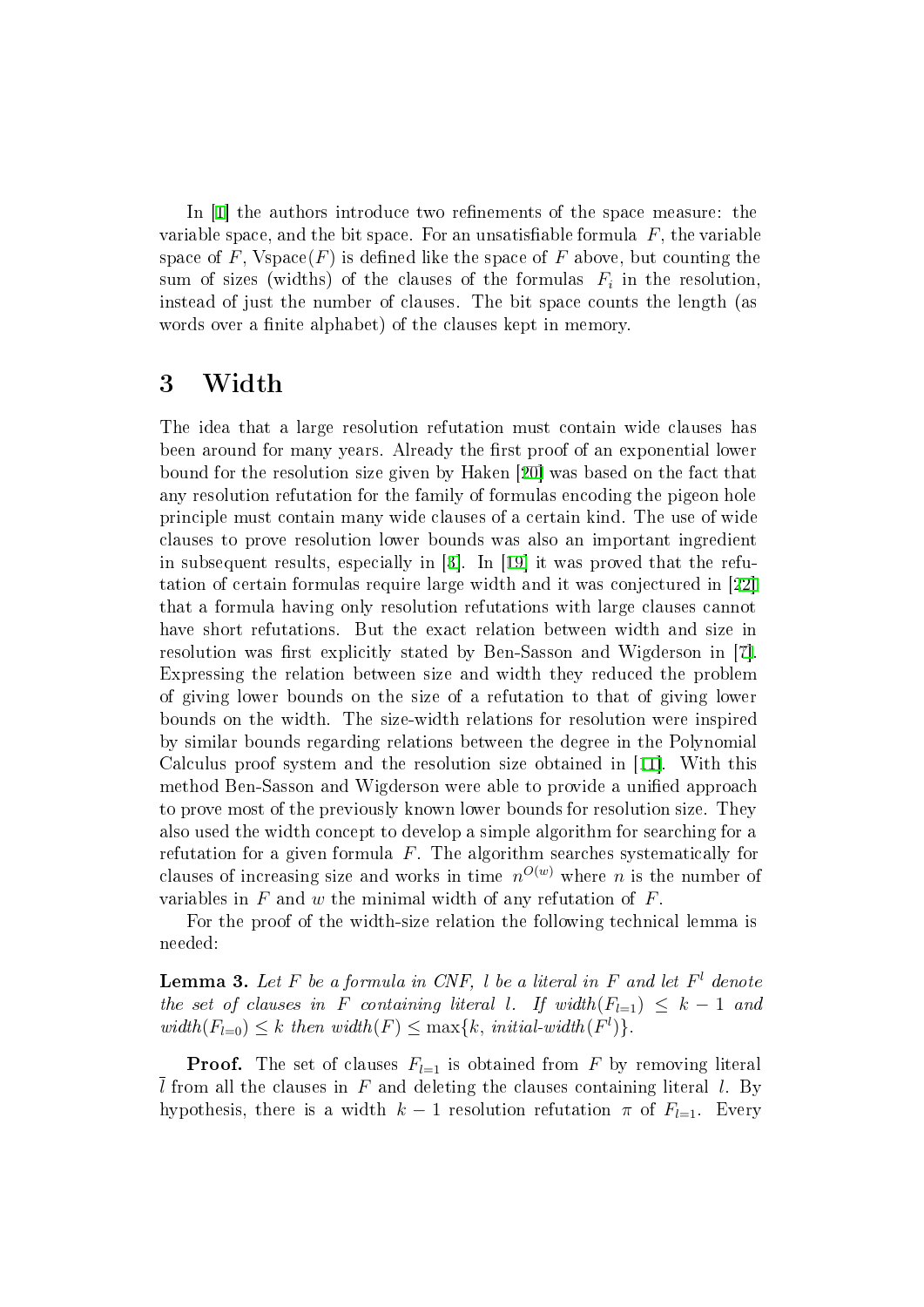initial clause in  $F_{l=1}$  is either an initial clause from F or a clause obtained by deleting literal  $\bar{l}$  from a clause in F. By adding  $\bar{l}$  to the initial clauses of this second type in  $F_{l=1}$  and propagating this literal through  $\pi$  we obtain a legal resolution derivation  $\pi'$  of  $\overline{l}$  from  $F$  of width at most  $k$ . In order to derive the empty clause, now  $\overline{l}$  can be resolved with all the clauses in  $F^l$ obtaining  $F_{l=0}$ . This part has width initial-width  $(F<sup>l</sup>)$ . By the assumption there is a resolution refutation of  $F_{l=0}$  with width  $\leq k$ . The width of the whole refutation is therefore  $\max\{k, \text{initial-width}(F^l)\}\$ . We can now state the basic relation between the complexity measures of resolution width and size:

<span id="page-5-0"></span>**Theorem 4.** [[7\]](#page-18-3) For an unsatisfiable formula F in CNF with n variables

 $width(F) \leq initial-width(F) + O(\sqrt{n \ln(size(F))}).$ 

**Proof.** Let F be a formula in CNF with n variables and let k be its initial width. Let  $\pi$  be a resolution refutation of minimal size s. We define  $\frac{d}{2n}$ )<sup>-1</sup>. A clause in  $\pi$  is called d and a to be  $d := \lceil \sqrt{2n \ln s} \rceil$  and  $a := (1 - \frac{d}{2a})$ *fat* if it has more than d literals. Let  $\pi^*$  be the set of fat clauses in  $\pi$ . We prove by induction on *n* that width $(F) \leq d + k + \log_a(|\pi^*|)$ . The result follows from this implication since  $|\pi^*| \leq s$  and therefore by the way a is and d are defined,  $\log_a(|\pi^*|)$  is bounded by  $c\sqrt{2n\ln s}$  for some constant c. The base case  $n = 0$  holds trivially. For the induction case, observe that  $F$  contains at most  $2n$  literals and therefore one literal  $l$  appears in at least  $\frac{d}{2n}|\pi^*|$  fat clauses. We consider the two refutations of the formulas  $F_{l=0}$  and d  $F_{l=1}$  obtained from  $\pi$  by setting literal l to 1 and to 0 respectively. Setting  $l = 1$  removes all the clauses including literal l and leaves a refutation of  $F_{l=1}$ with at most  $(1 - \frac{d}{2r})$  $\frac{d}{2n}$ )| $\pi^*$ | =  $a^{-1}|\pi^*|$  fat clauses. By induction hypothesis we have width $(F_{l=1}) \leq d + k + \log_a(a^{-1}|\pi^*|) = d + k + \log_a(|\pi^*|) - 1$ . Setting  $l = 0$  produces a refutation of the formula  $F_{l=0}$  with less than n variables, and again by induction on *n* it holds width $(F_{l=0}) \leq d + k + \log_a(|\pi^*|)$ . The result is obtained by applying Lemma [3.](#page-4-0)  $\blacksquare$ 

From this result it follows that lower bounds for the resolution width can imply lower bounds for the resolution size.

Corollary 5.  $size(F) = exp(\Omega(\frac{(width(F) - initial - width(F))^2}{n}))$ .

For the case of tree-like resolution refutations, Ben-Sasson and Wigderson obtain the relation:

<span id="page-5-1"></span>Theorem 6. tree-size(F)  $\geq 2^{(initial\cdot width(F)-width(F))}$ .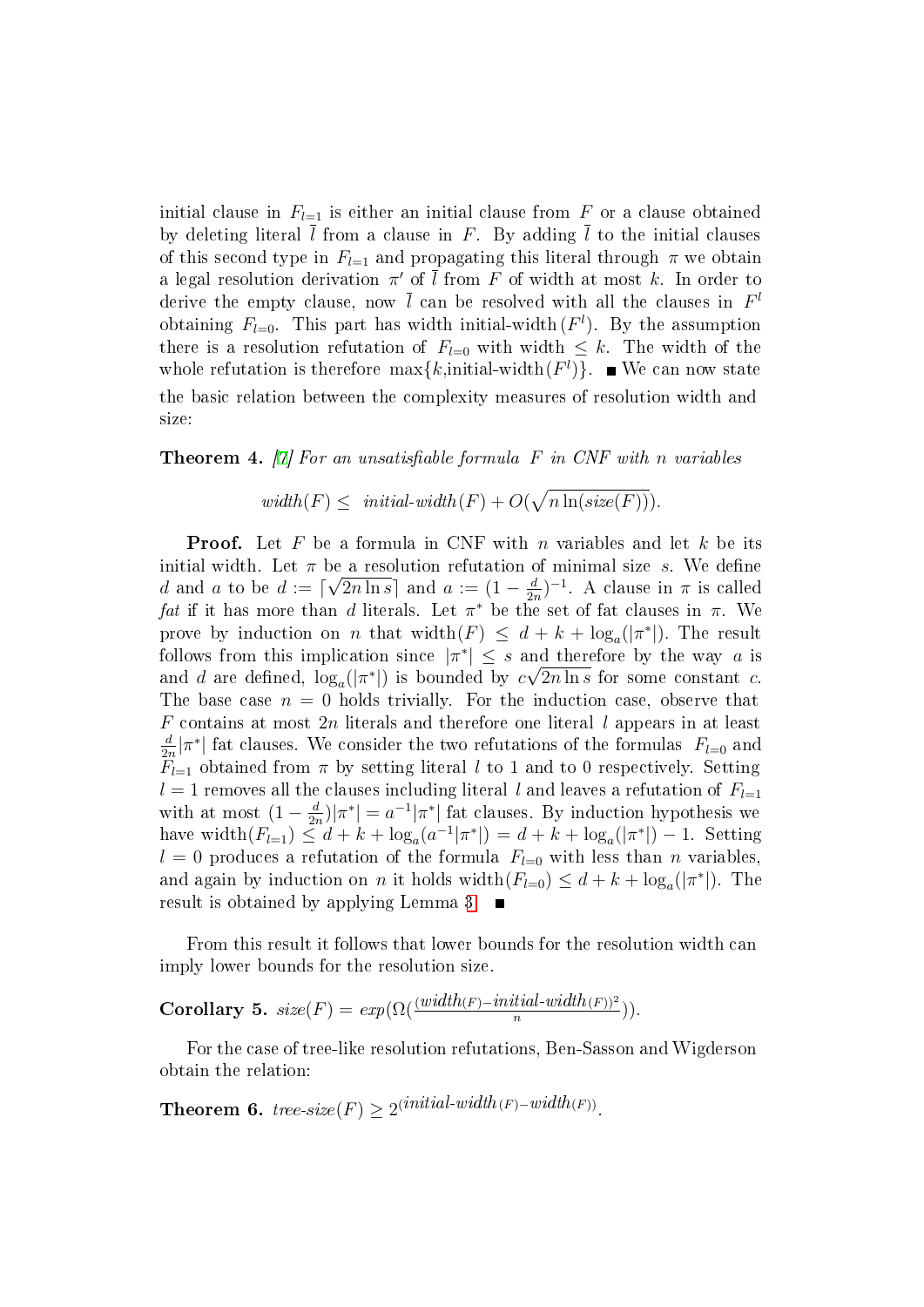Observe that in the exponent of the right hand side of both relations we have the difference between the minimal resolution width and the initial width of F. Because of this fact, for the case of families of formulas with large initial clauses, this method can prove only trivial size lower bounds. For formulas with constant initial width (formulas in 3-CNF for example) Theorem [4](#page-5-0) implies a superpolynomial lower bound in the resolution size in Theorem 4 implies a superpolynomial lower bound in the resolution size in case one can prove a width lower bound of  $\Omega(\sqrt{n\ln n})$  where *n* is the number of variables in the formula. Bonet and Galesi [[8\]](#page-18-8) have shown that this bound is basically optimal by giving a family of 3-CNF formulas  $MGT_n$ , built over  $O(n^2)$  variables, having polynomial size resolution refutations, but requiring  $\Omega(n)$  width (the square root of the number of variables) to be refuted.  $MGT_n$ is the negation of a graph tautology encoding the principle that a directed acyclic graph closed under transitivity must have a source node. For the case of tree-like refutations, the optimality of the width-size relation stated in Theorem [6](#page-5-1) was proved already in [[7\]](#page-18-3).

Ben-Sasson and Wigderson use the size-width relation to provide a simpli fied and unifying proof of the existing lower bounds for the resolution size of random  $k$ -CNF formulas, Tseitin formulas<sup>[1](#page-6-0)</sup> and formulas for the pigeonhole principle.

Another application of the width concept in resolution is the development of a dynamic algorithm for searching for a resolution refutation of an unsatis fiable formula  $F$ . The procedure seeks in a systematic way for a minimal width refutation for  $F$  obtaining systematically for increasing values of  $w$  all the clauses of width  $\leq w$  that can be derived from the initial set of clauses and adding them to this set. It is not hard to see that the running time of this algorithm is bounded by  $n^{O(\text{width}(F))}$ , where *n* is the number of variables in  $F$ . A similar proof search algorithm with slightly better parameters was given by Beame and Pitassi in [[3\]](#page-18-2). Ben-Sasson and Wigderson [[7\]](#page-18-3) prove that the dynamic algorithm never performs much worse than standard recursive methods used in practice such as the Davis-Putnam procedures [[14\]](#page-19-6). They also provide a family of formulas for which the above explained width-based algorithm works exponentially faster.

### 4 Space

As explained in the introduction, the resolution space of a formula is the minimum number of clauses that have to be kept simultaneously in memory in order to refute the formula. There is, however, a more natural way

<span id="page-6-0"></span> $1$ These formulas were defined by Tseitin in [[30\]](#page-19-7) and express the principle that the sum of the degrees of the vertices in a graph must be even.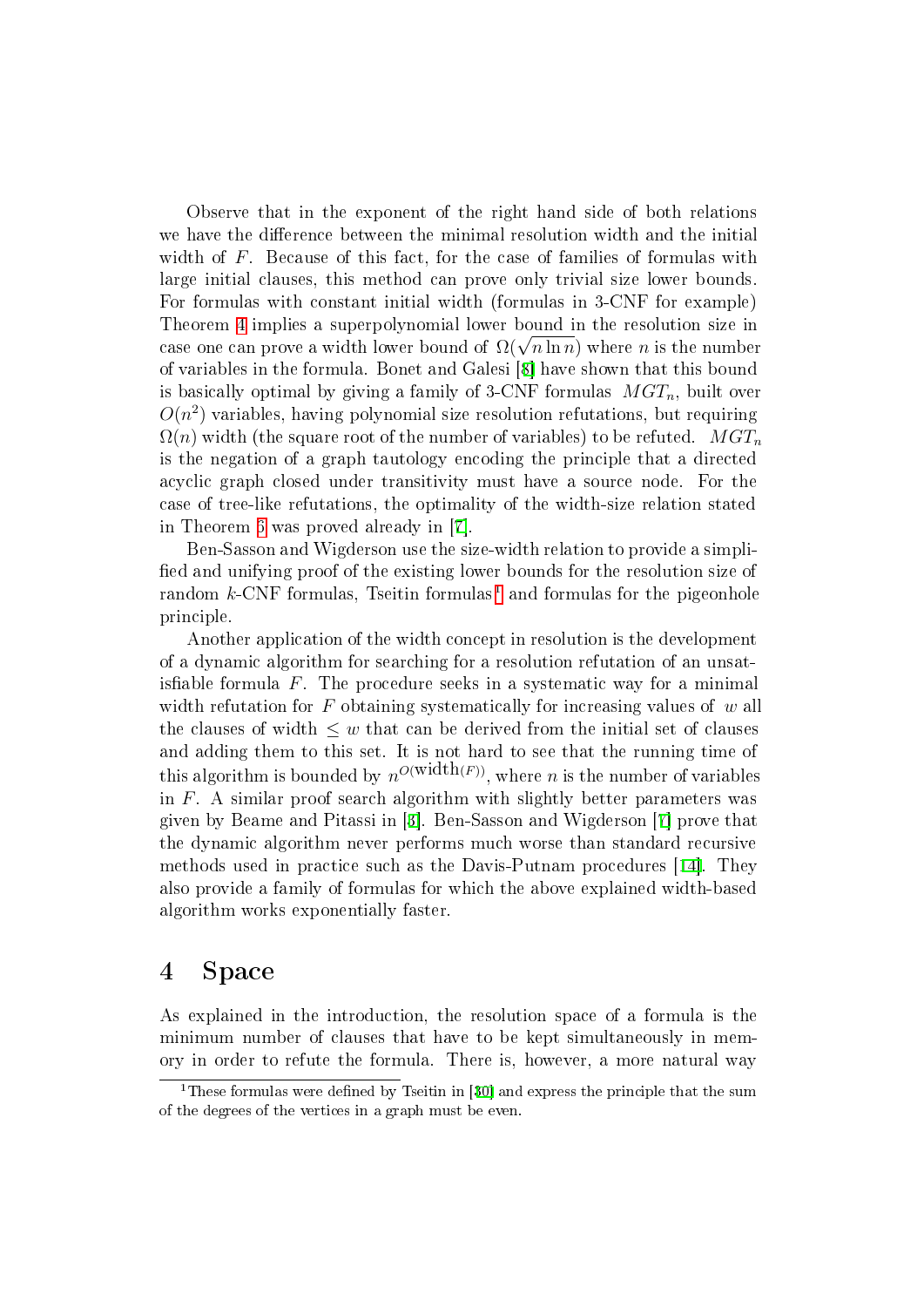to look at the space denition using the pebble game on graphs, a traditional model used for space measures in complexity theory and for register allocation problems (see [[28\]](#page-19-8)). We can give an orientation to the graph representation of a resolution refutation having the initial clauses as sources and the empty clause as the unique sink. It was observed in [[17\]](#page-19-3) that the space required for the resolution refutation of a CNF formula  $F$  (as expressed in Definition [2\)](#page-3-0) corresponds to the minimum number of pebbles needed in the following pebble game played on the graph of a refutation of F.

**Definition 7.** Given a connected directed acyclic graph with one sink the aim of the game is to put a pebble on the sink of the graph following this set of rules:

- 1) A pebble can be placed on any initial node, that is, on a node with no predecessors.
- 2) A pebble can be removed from any node.
- 3) A pebble can be placed on an internal node provided all its parent nodes are pebbled. In this case, instead of placing a new pebble on it, one can shift a pebble from a parent to the node.

**Lemma 8.** [\[17](#page-19-3)] Let F be an unsatisfiable CNF formula. space  $(F)$  coincides with the minimum number of pebbles needed for the pebble game played on the graph of a resolution refutation of F.

An upper bound for the resolution space of an unsatisfiable formula  $F$ with *n* variables is  $n+1$ . This is so because every such formula can be refuted by a tree-like resolution of depth at most  $n$ , and it is a well known fact that a binary tree of depth n can be pebbled with  $n + 1$  pebbles.

The formula on  $n$  variables containing all  $2^n$  possible clauses including the *n* variables needs resolution space  $n+1$  [\[17\]](#page-19-3). This bound is the worse possible in terms of variables but is only logarithmic with respect to the number of clauses. In [[29\]](#page-19-9) it was shown that the family  $T_n$  of Tseitin formulas associated to certain expander graphs have  $4n$  variables  $256n$  clauses and require space  $n-3$  for every n. The pigeonhole formulas  $\neg PHP_n^m$  expressing the principle that m pigeons do not fit in n holes for  $m > n$ , have resolution space exactly  $n+1$  independently of the number of holes [[29\]](#page-19-9). A general method for proving space lower bounds that unifies these results is shown in [[1\]](#page-18-4).

Ben-Sasson and Galesi prove in [[5\]](#page-18-9) a lower bound of  $\Omega(n/\Delta^{1+\epsilon})$  for the space needed in the resolution of unsatisfiable random  $k$ -CNF formulas over  $n$ variables and  $\Delta n$  clauses. An upper bound of  $O(n\Delta^{-\frac{1}{k-2}})$  for the resolution space of the same class of formulas is given by Zito in [[32\]](#page-20-1). A thorough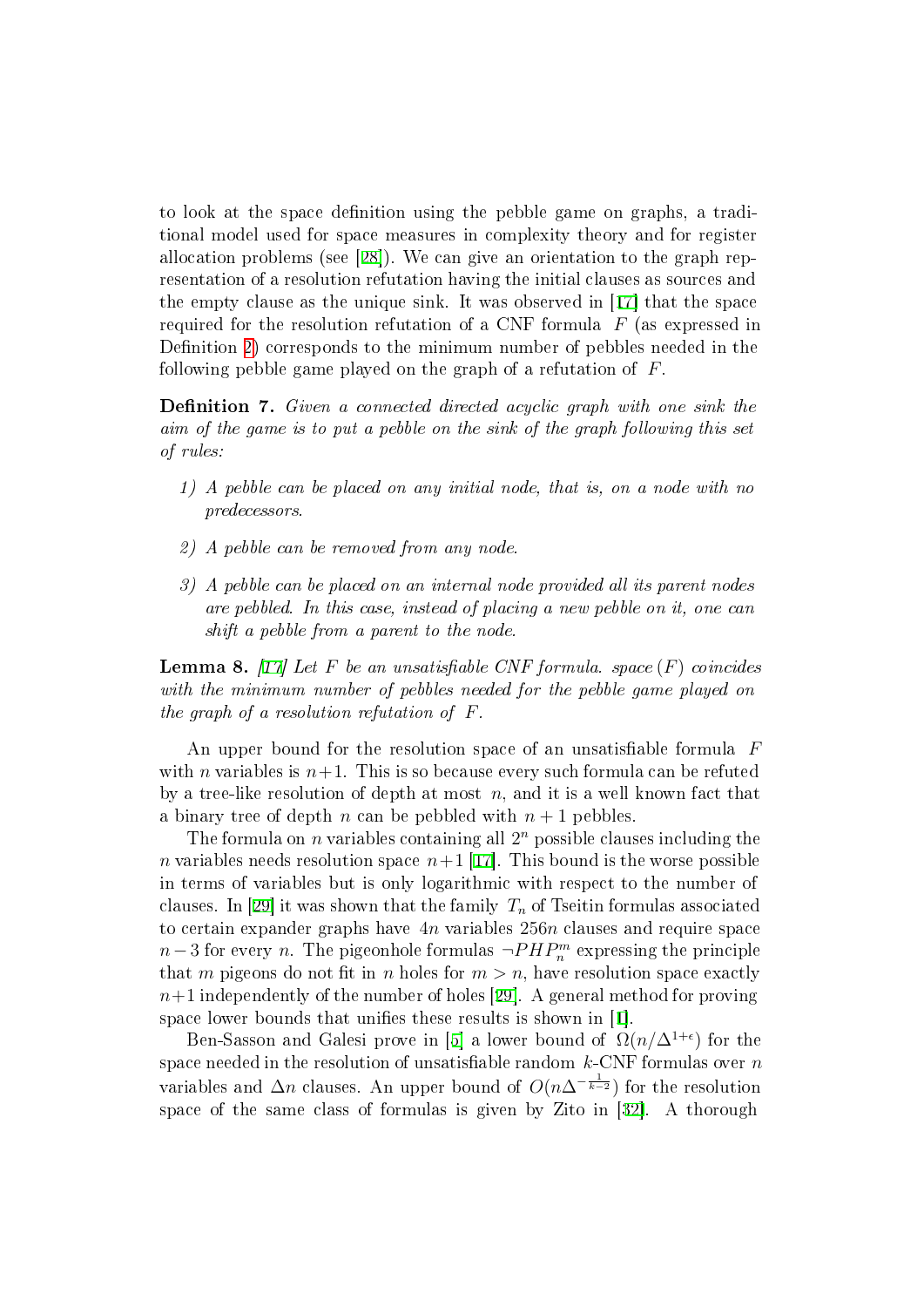exposition of the existing upper and lower bounds for resolution space is contained in [[15\]](#page-19-10).

The characterization of space of a resolution refutation in terms of the pebble game played on the refutation makes it possible to measure the treelike resolution space for a formula  $F$  as the minimum number of pebbles needed for the game on a tree-like refutation of F. As mentioned before, for certain classes of formulas, there can be an exponential gap in the sizes of tree-like and general refutations. Observe that the width measure does not increase when transforming a general resolution refutation into a tree-like one since the clauses that might be rederived do not increase the width of the refutation. For the case of space, it is shown in [[18\]](#page-19-11) that for certain formulas there can be a linear separation between the space measure in tree-like and general refutations.

It is not clear that space lower bounds can imply size lower bounds as in the case of the width measure. The next result shows that this holds, however, for the case of tree-like resolution size.

<span id="page-8-1"></span>**Theorem 9.** [[17\]](#page-19-3) For an unsatisfiable formula  $F$  in CNF

 $tree-size(F) \geq 2^{space(F)} - 1.$ 

**Proof.** We will show that the resolution tree in the refutation of F can be pebbled with  $d+1$  pebbles, where d is the depth of the biggest complete binary tree embedded<sup>[2](#page-8-0)</sup> in the refutation graph. As the biggest possible complete binary tree embedded in a tree of size s has depth  $\lceil \log s \rceil$ , the theorem holds. It is a well known fact that  $d+1$  pebbles suffice to pebble a complete binary tree of depth d (with the directed edges pointing to the root). In fact  $d+1$ pebbles suffice to pebble any binary tree whose biggest embedded complete binary tree has depth d. In order to see this we use induction on the size of the tree. The base case is obvious. Let T be refutation tree, and  $T_1$  and  $T_2$ be the two subtrees from the root. Let us call  $d_c(T)$  the depth of the biggest embedded complete subtree in T.

$$
d_c(T) = \begin{cases} \max(d_c(T_1), d_c(T_2)) & \text{if } d_c(T_1) \neq d_c(T_2) \\ d_c(T_1) + 1 & \text{if } d_c(T_1) = d_c(T_2) \end{cases}
$$

By the induction hypothesis one can pebble  $T_1$  with  $d_c(T_1) + 1$  pebbles and  $T_2$  with  $d_c(T_2) + 1$  pebbles. Let us suppose that  $d_c(T_1) < d_c(T_2)$ , then  $d_c(T) = d_c(T_2)$  and one can pebble first  $T_2$  with  $d_c(T_2) + 1$  pebbles, leave a pebble in the root of  $T_2$  and then pebble  $T_1$  with  $d_c(T_1) + 1$  pebbles. For this

<span id="page-8-0"></span><sup>&</sup>lt;sup>2</sup> A tree  $T'$  is embedded in  $T$  if  $T$  can be obtained from  $T'$  by adding nodes and edges or inserting nodes in the middle of edges of T.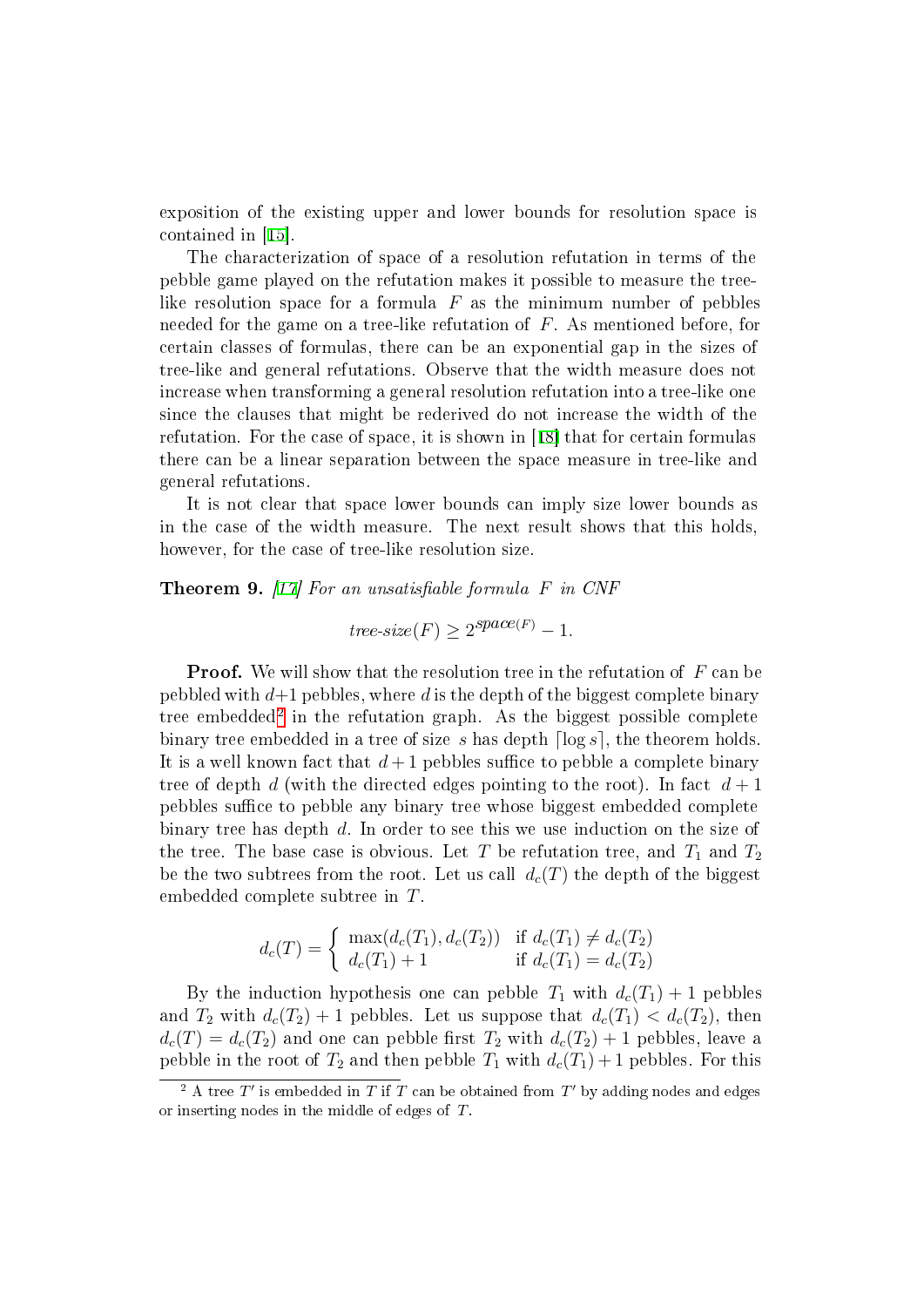second part of the pebbling one needs  $d_c(T_1) + 2 \leq d_c(T_2) + 1$ . The other case is similar.

From this result follows that a lower bound for the resolution space of a formula implies an exponentially larger tree-like resolution size lower bound. An upper bound for the size in terms of the space for the case of general resolution is given in [[17\]](#page-19-3), but the height measure is also considered as a parameter in the relation. The height of a resolution refutation is the length of the longest path from an initial clause to the empty clause in the refutation graph.

**Theorem 10.** [[17\]](#page-19-3) For an unsatisfiable formula  $F$  in CNF

$$
size(F) \leq {space(F) + height(F) \choose space(F)}.
$$

A consequence of this result is that refutations with polynomial height and constant space must have polynomial size.

# 5 Tradeoffs

Ben-Sasson has shown in  $[4]$  $[4]$  tradeoff results for the size, width and space complexity measures applied to certain families of formulas. He proves that for these formulas there are optimal resolution refutations with respect to one of the parameters, but the optimization of one complexity measure increases the others. A central part in the proof of this result is a surprising connection between the variable space needed in the resolution of certain formulas and the black-white pebbling measure of an underlying graph. This connection is stated here without proof in Lemma [13.](#page-11-0) The black-white pebbling measure of a circuit G introduced in [[13\]](#page-18-11) intuitively measures the space needed for the simulation of the circuit on a nondeterministic Turing machine. This game is more involved than the standard pebbling game and includes pebbles of two kinds: white pebbles simulating nondeterministic steps and black ones for the simulation of deterministic steps. We omit here the details about this game and refer the interested reader to [[25\]](#page-19-12).

The formulas used by Ben-Sasson to prove the tradeoff behavior are the pebbling contradictions introduced in [[7\]](#page-18-3). They express the principle that in a directed acyclic graph, pebbling the source nodes and following the rule that if all the predecessors of a node v contain a pebble then v also gets one, implies that a pebble will be placed on the sink.

<span id="page-9-0"></span>**Definition 11.** Let  $G = (V, E)$  be a directed acyclic graph in which every vertex has fan-in 2 or 0 with a unique sink s. We call a graph with these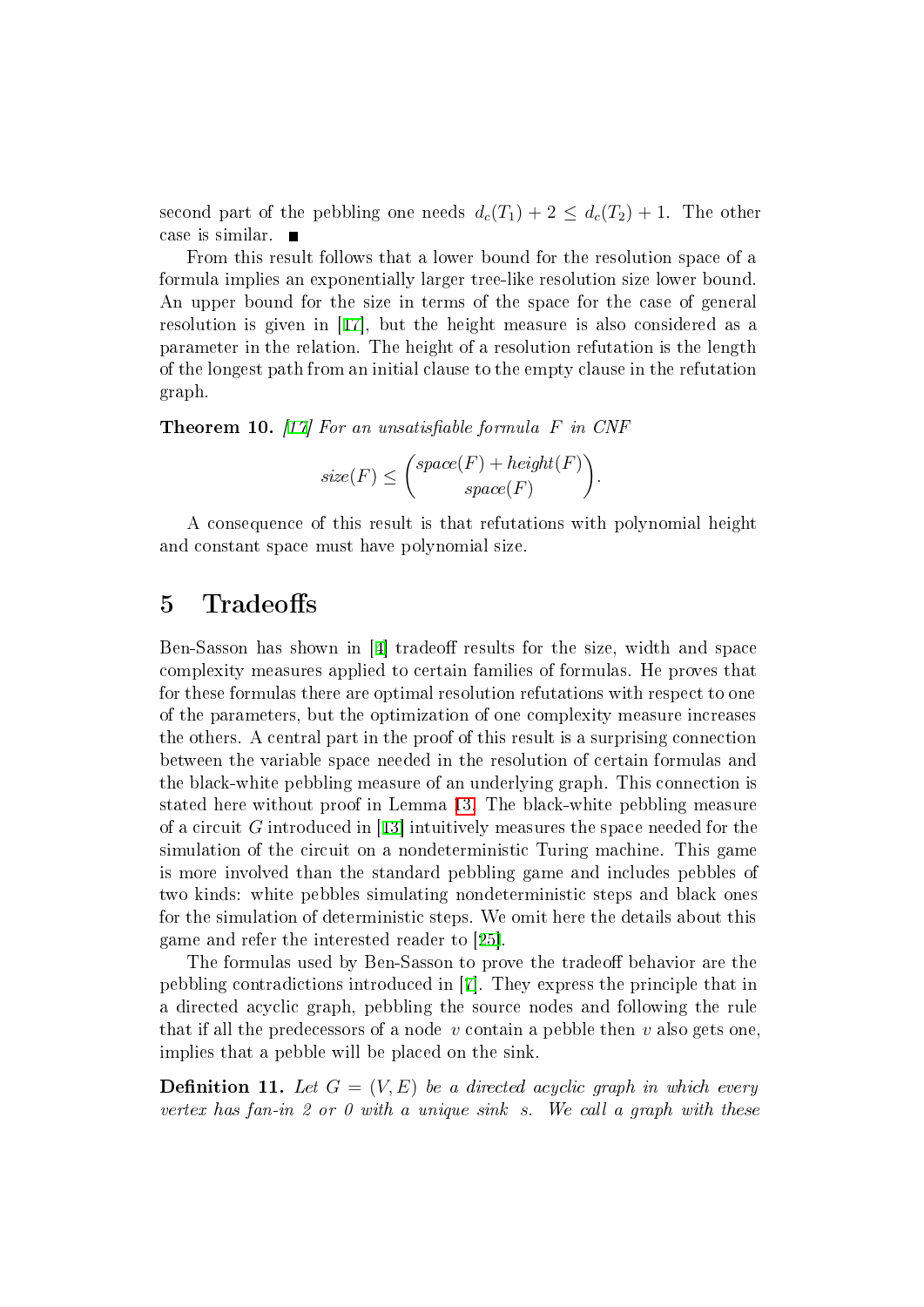properties a circuit-graph. Let  $k > 0$ . We associate k distinct Boolean variables  $v_1, \ldots, v_k$  with every vertex  $v \in V$ . Peb<sub>G</sub>, the k-th degree pebbling contradiction of G, is the conjunction of:

Source axioms:  $\bigvee_{i=1}^{k} v_i$  for each source v.

Pebbling axioms:  $\overline{u}_i \vee \overline{v}_j \vee \bigvee_{l=1}^k w_l$  for u and v the two predecessors of w,  $i, j \in \{1...k\}.$ 

Sink axioms:  $\overline{s}_i$  for the sink s and  $i \in \{1...k\}$ .

Ben-Sasson shows that for certain circuit-graphs G the tree-like resolution of the formulas  $Peb_G^1$  presents the following tradeoff:

<span id="page-10-0"></span>**Theorem 12.** [\[4](#page-18-10)] For infinitely many integers n, there exist contradictions  $F_n$  of size n such that:

- 1:  $F_n$  has tree-like resolution refutations of linear size and constant space.
- 2:  $width(F_n) = O(1)$ .
- 3: For any tree-like refutation  $\pi$  of  $F_n$ : width $(\pi) \cdot \log(size(\pi)) = \Omega(\frac{n}{\log n})$ .
- 4: For any tree-like refutation  $\pi$  of  $F_n$ : width $(\pi)$ · space $(\pi) = \Omega(\frac{n}{\log n})$ .

**Proof.** For proving the first part of the result, consider a circuit-graph  $G$ with  $n$  vertices and define a topological order on its vertices. In the formula  $Peb^1_G$  there is exactly one variable associated to each vertex in  $|G|$  and therefore we can identify the two. We describe a tree-like resolution refutation with the desired properties. Starting with the sink clause  $\bar{s}$ , we keep an active clause C containing only negative literals that is always resolved with an initial clause. In each resolution step we consider the variable  $v$  in  $C$  corresponding to the highest node in the clause in the topological ordering and resolve C with the unique initial clause in  $Peb_G^1$  containing the positive literal  $v$ . This can be the clause v in case the node v is a source, or the clause  $\overline{u} \vee \overline{w} \vee v$  in case v is an internal node with predecessors u and w. In both cases variable v is resolved and the new active clause C only contains negative literals. Observe that once a variable  $v$  is resolved from the active clause, it will never appear there again since the variables in this clause will always be smaller than  $v$ in the topological order. Since in every resolution step a variable is deleted from the active clause, there are as many resolution steps as variables in G. Counting the initial clauses, the size of the refutation is bounded by  $2n$ . The underlying resolution graph is a very thin tree since in each step an initial clause is resolved and therefore the space needed for pebbling this tree is 2.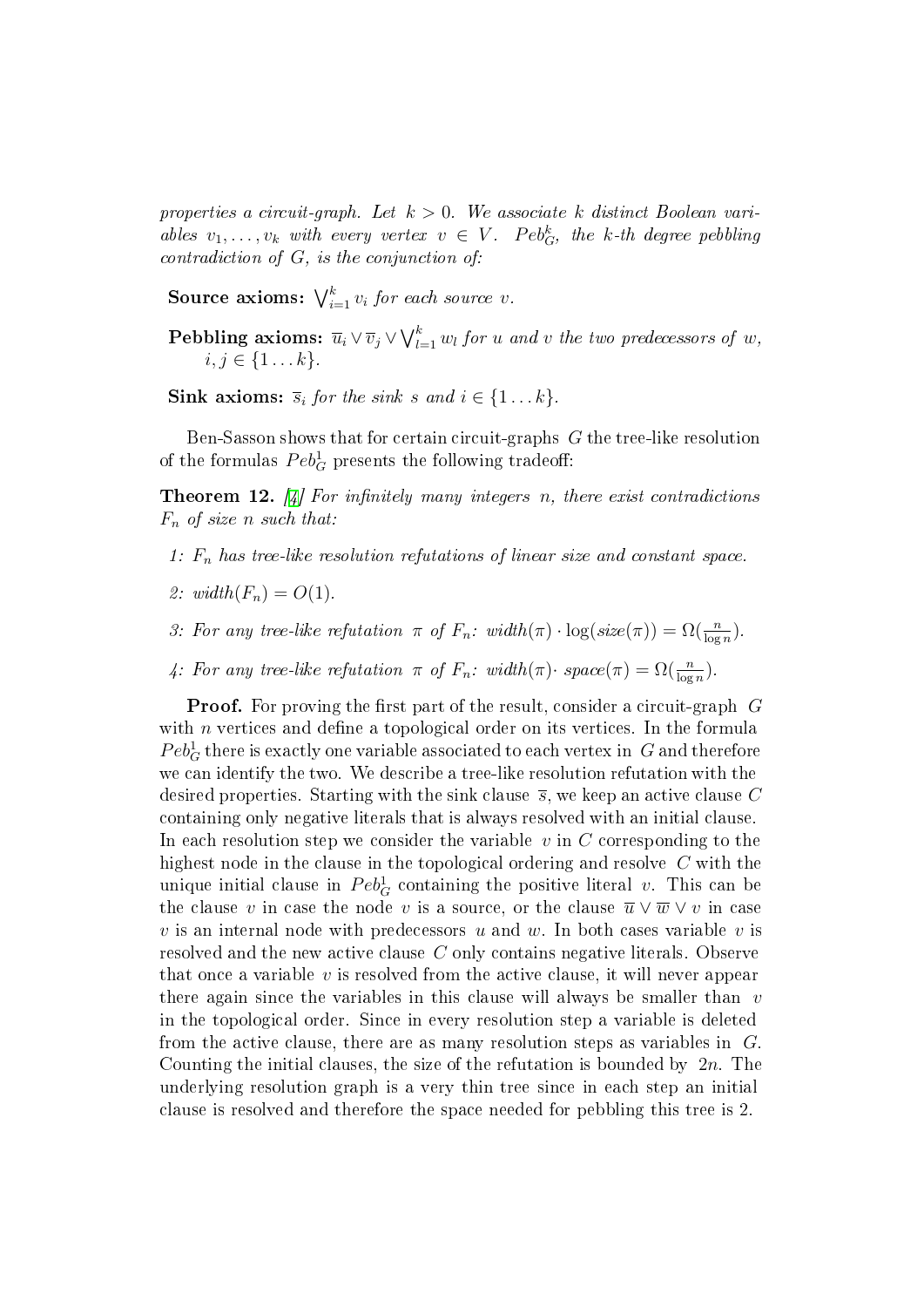It is not hard to see that part 2 of the result holds for  $Peb_G^k$  for every circuit-graph G and every  $k > 0$ . A refutation for this formula just has to resolve the clauses following a topological order of the vertices in G starting with the lowest vertex in the order and obtaining for each vertex  $v$  the intermediate clause  $\bigvee_{i=1}^{k} v_i$ . It follows by induction on the topological order that this can be achieved using intermediate clauses of width at most  $\max\{2k, k+2\}.$ 

For proving the more involved parts 3 and 4 of the theorem, Ben-Sasson shows a beautiful connection between the variable space needed for the resolution of of  $Peb^1_G$  and the black-white pebbling measure of the underlying graph G.

#### <span id="page-11-0"></span>**Lemma 13.** [\[4](#page-18-10)] For any circuit-graph  $G$

 $Vspace(Peb_G^1) \geq black\text{-}white\thinspace pebbling\thinspace number\thinspace of\thinspace G.$ 

It is known that for infinitely many n there are circuit-graphs  $G$  with  $n$ vertices and having black-white pebbling number  $\Omega(\frac{n}{\log n})$  [[24\]](#page-19-13). Let  $G$  be such a circuit-graph. By Theorem [9,](#page-8-1) if  $Peb_G^1$  has a tree-like resolution refutation of size  $S$ , then this refutation needs space  $log(S)$ . By the above Lemma, the variable space of the refutation must be at least  $\frac{n}{\log n}$  and, therefore the refutation must contain some clause of width at least  $\frac{1}{\log S \log n}$ . This proves parts 3 and 4 of Theorem [12.](#page-10-0)

This result implies that tree-like resolution refutations of minimal width for the pebbling contradictions will have exponential size, and therefore proof findings methods based on searching for proofs of small width, as the one mentioned at the end of Section [3,](#page-4-1) will perform very badly on such formulas.

A result similar to Theorem [12](#page-10-0) but for the case of general resolution is also given by Ben-Sasson in [[4\]](#page-18-10).

### 6 Combinatorial Characterizations

The complexity measures of resolution width and tree-like resolution space for unsatisable formulas in CNF have been exactly characterized in terms of 2-person combinatorial games played on the formulas. Besides being useful for proving new width or space bounds, these results are remarkable because they show that the two complexity measures only depend on the structure of the formulas and can be defined independently of the notion of resolution. In both cases the game giving the characterization had been previously defined in the literature for other purposes.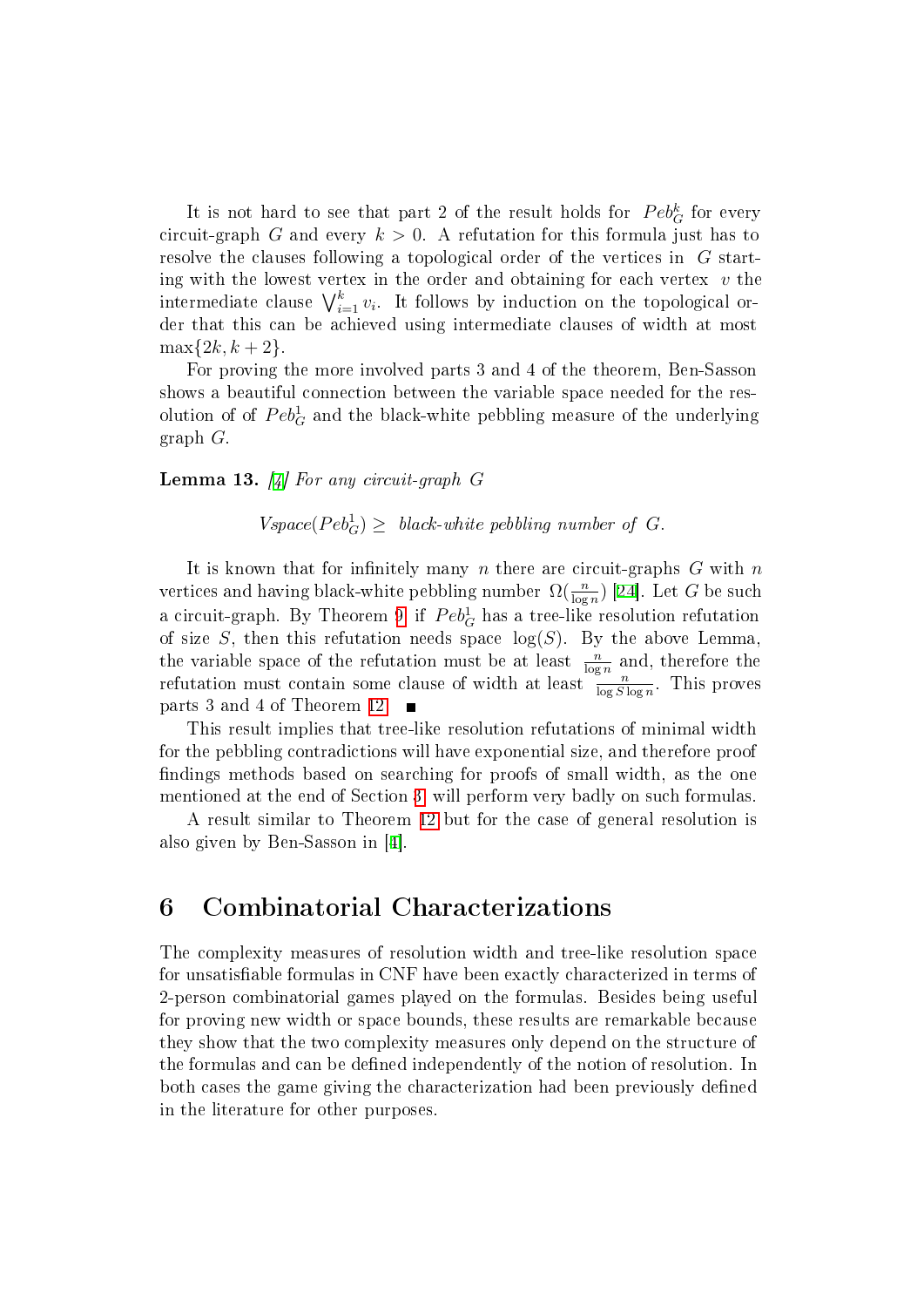### 6.1 A Game Characterization of Resolution Width

Atserias and Dalmau [[2\]](#page-18-12) characterized resolution width in terms of the existential k-pebble game. This combinatorial tool had been introduced by Kolaitis and Vardi [[23\]](#page-19-14) in the context of Finite Model Theory. We present here a simplified version of this game which we call Game A.

Game A is played in rounds by two players, Spoiler and Duplicator<sup>[3](#page-12-0)</sup>, on an unsatisfiable formula  $F$  in CNF. Both players construct a partial assignment  $\alpha$  of the variables in F. The goal of Spoiler is to falsify one of the initial clauses of  $F$  with the constructed assignment while keeping the partial assignment as small as possible. Duplicator tries to keep this from happening. Initially  $\alpha$  is the empty assignment and in each round Spoiler can delete some of the values assigned in  $\alpha$  and asks for the value of a variable x in F not assigned in  $\alpha$ . Duplicator extends  $\alpha$  with a Boolean value for x. The game finishes when one of the initial clauses is falsified by  $\alpha$ . In this case we say that Duplicator scores as many points as the maximum number of variables that are assigned simultaneously in  $\alpha$  at some moment in the game.

**Definition 14.** For an unsatisfiable formula F in CNF we define game  $_A(F)$ to be the maximum number of points scored by Duplicator on F against an optimal terminating strategy of Spoiler.

<span id="page-12-1"></span>**Theorem 15.** [[2\]](#page-18-12) For an unsatisfiable formula  $F$  in CNF

$$
width(F) = game_A(F) - 1.
$$

**Proof.** We first give a strategy for Spoiler in the game against which Duplicator scores at most width  $(F) + 1$  points. Consider the graph of a resolution refutation of minimal width for  $F$ . Starting at the empty clause the strategy of Spoiler is to simulate a path from this clause to one of the initial clauses in the refutation. Every round starts with the constructed partial assignment  $\alpha$  falsifying a clause C in this path. Spoiler asks for the value of the variable x being resolved to generate  $C$ . By the nature of resolution any of the two possible extensions of  $\alpha$  to x falsifies one of the parent clauses of C. Depending on the choice of Duplicator, Spoiler moves to the corresponding falsified parent clause and deletes from  $\alpha$  the variables not appearing in the new clause. Following this strategy Spoiler eventually reaches an initial clause. Observe that the number of variables assigned simultaneously by  $\alpha$  is at most the maximal width of a clause in the refutation plus the variable being resolved in each round.

<span id="page-12-0"></span><sup>&</sup>lt;sup>3</sup>The names of the players are justified in the context of Finite Model Theory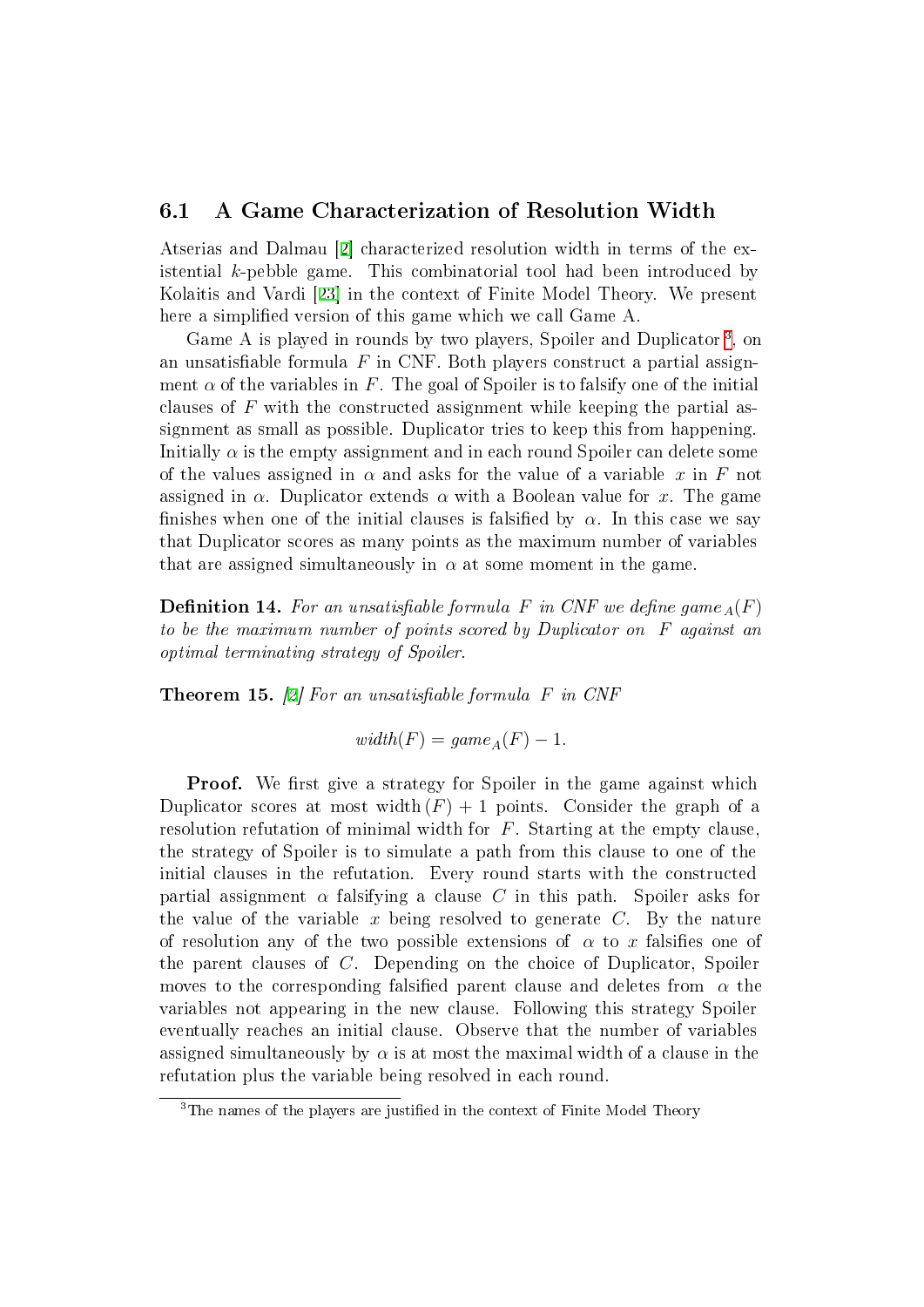In order to prove that width(F)  $\leq$  game<sub>A</sub>(F) – 1 we give a strategy for Duplicator that never falsifies an initial clause in case the size of the constructed partial assignment does not become greater than the width of F at some point. Let  $k = \text{width}(F)$  and let  $\mathcal{F}_{k-1}$  be the set formed by the initial clauses in  $F$  and all the clauses that can be derived from them by resolution using only clauses of width at most  $k-1$ . Observe that  $\mathcal{F}_{k-1}$  is unsatisfiable since it includes the initial clauses of  $F$ , but the empty clause does not belong to  $\mathcal{F}_{k-1}$ . When asked for the value of a variable, Duplicator simply has to answer a value that does not falsify a clause in  $\mathcal{F}_{k-1}$ . We will show that if the size of the constructed partial assignment  $\alpha$  is at most k, then this is always possible. This proves that Duplicator would always score at least  $k + 1$  points when playing on  $\mathcal{F}_{k-1}$ , and therefore also at least as many points when playing on  $F$ . By the way of contradiction, suppose that Spoiler had a way to falsify a clause in  $\mathcal{F}_{k-1}$  always keeping the size of  $\alpha$ at most  $k$ . Let  $r$  be the first round in which Spoiler achieves this. Clearly  $r > 0$  since the empty clause does not belong to  $\mathcal{F}_{k-1}$ . Let  $\alpha$  be the partial assignment of size at most  $k-1$  constructed just before round r. In round r Spoiler asks for the value of a new variable  $x$ . Since for either possible answer of Duplicator one of the clauses in  $\mathcal{F}_{k-1}$  is falsified, there must be two clauses  $C = C' \cup \{x\}$  and  $D = D' \cup \{\overline{x}\}\$ in  $\mathcal{F}_{k-1}$  and the assignment  $\alpha$  falsifies both C' and D'. Since  $\alpha$  has size at most  $k-1$  and  $C' \cup D'$  is falsified by  $\alpha$ , this clause has width at most  $k - 1$ . Because this clause can be derived by the resolution of C and D, it belongs to  $\mathcal{F}_{k-1}$ . But then  $\alpha$  would already falsify this clause in round  $r - 1$  and this contradicts the fact that r was the first round in which a clause in  $\mathcal{F}_{k-1}$  was falsified.  $\blacksquare$ 

### 6.2 A Game Characterization of Tree-like Resolution Space

For the case of tree-like resolution there is also a combinatorial characterization based on a similar 2-person game. This game was introduced by Impagliazzo and Pudlák in [[26\]](#page-19-15) and has been used for proving lower bounds on the size of tree-like resolution refutations [[26,](#page-19-15) [6\]](#page-18-6).

The game, which we will just call Game B, is played in rounds on an unsatisfiable formula  $F$  in CNF by two players called in this case Prover and Delayer. The players construct in steps a partial assignment for the formula. Prover wants to falsify some initial clause and Delayer tries to retard this as much as possible. In each round Prover chooses a variable in  $F$  and asks Delayer for a value for this variable. Delayer can answer either 0, 1 or ∗. In this last case Prover can choose the truth value (0 or 1) for the variable and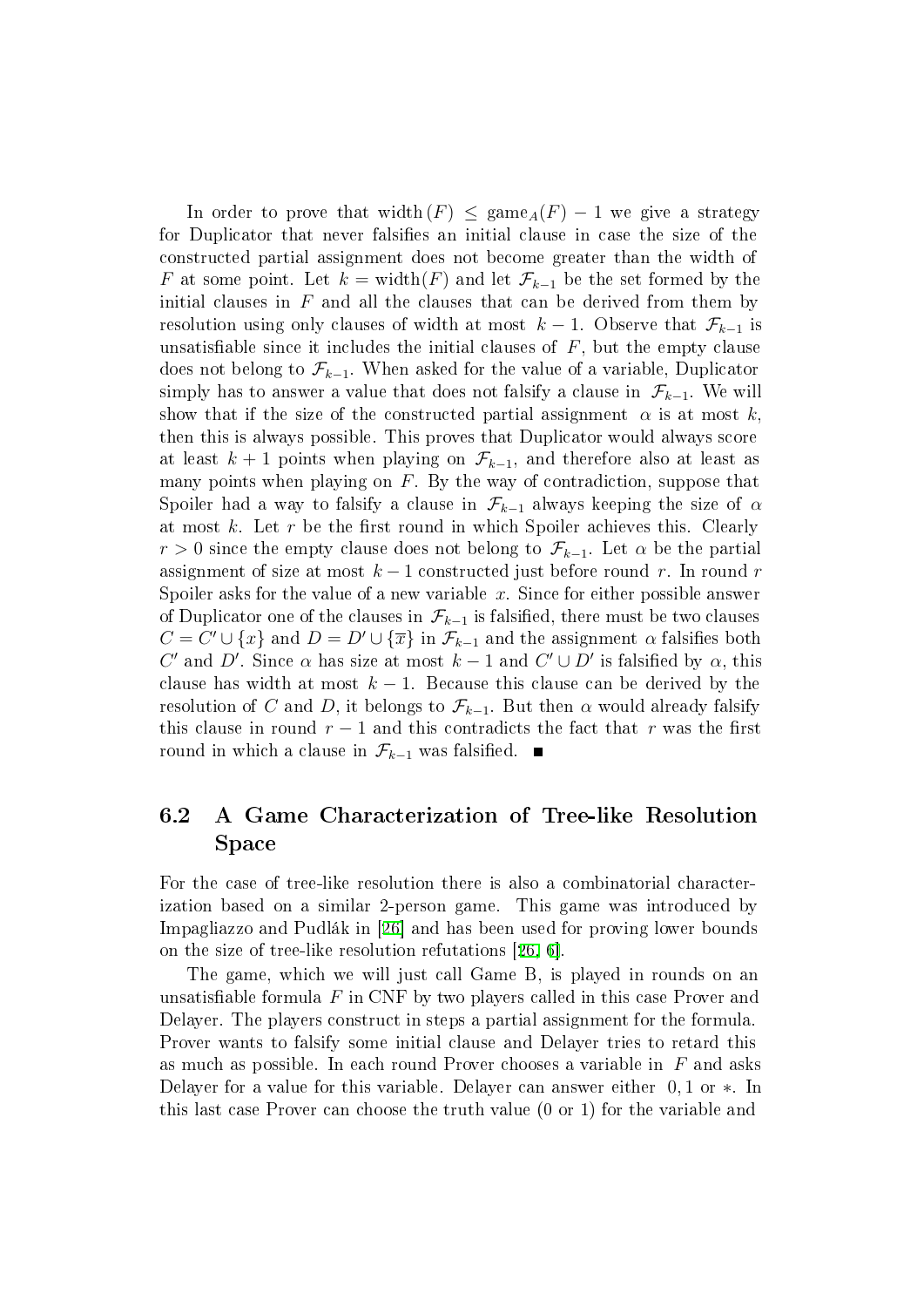Delayer scores one point. The variable is set to the selected value and the next round begins. When a variable has been assigned a value, it remains with this value until the end of the game. The game ends when a clause in  $F$  is falsified by the partial assignment constructed this way. The goal of Delayer is to score as many points as possible and Prover tries to prevent this. The outcome of the game is the number of points scored by Delayer.

**Definition 16.** Let  $F$  be an unsatisfiable formula in CNF. We denote by  $\eta_{\text{game}_B}(F)$  the maximum number of points that Delayer can score while playing Game B on F against an optimal strategy for Prover.

It was shown in [[18\]](#page-19-11) that this game provides an exact characterization of the space needed in tree-like resolution.

**Theorem 17.** For an unsatisfiable formula  $F$  in CNF

$$
tree-space(F) = \text{ game}_B(F) + 1.
$$

**Proof.** We show first that  $\text{game}_B(F) + 1$  is an upper bound for the tree-like resolution space.

Let s be the minimum space needed in any tree-like resolution refutation of F. We give a strategy for Delayer for playing the game on  $F$  that scores at least  $s - 1$  points with any strategy of Prover. This is shown by induction on the number of variables in  $F$ , n.

For the base case  $n = 1$ , F contains just one variable and therefore  $s \leq 2$ . Delayer just needs to answer ∗ to the only variable asked by Prover.

For  $n > 1$ , let x be the first variable asked by Prover and let  $F_{n=1}$  and  $F_{x=0}$  the CNF formulas obtained after giving value 1 and 0 respectively to variable x in  $F$ . Any tree-like refutation of  $F$  requires s pebbles and therefore either

i) the tree-like space for refuting each of  $F_{x=1}$  and  $F_{x=0}$  is at least s – 1 or

ii) for one of the formulas the tree-like resolution space is at least s.

Any other possibility would imply that  $F$  could be refuted in space less than s.

In the first case Delayer can answer ∗ and scores one point. By induction hypothesis Delayer can score  $s - 2$  more points playing the game in either of the formulas  $F_{x=1}$  or  $F_{x=0}$ . In the second case Delayer answers the value leading to the formula that requires tree-like resolution space  $s(x = 1)$  for example) and the game is played on  $F_{x=1}$  in the next round.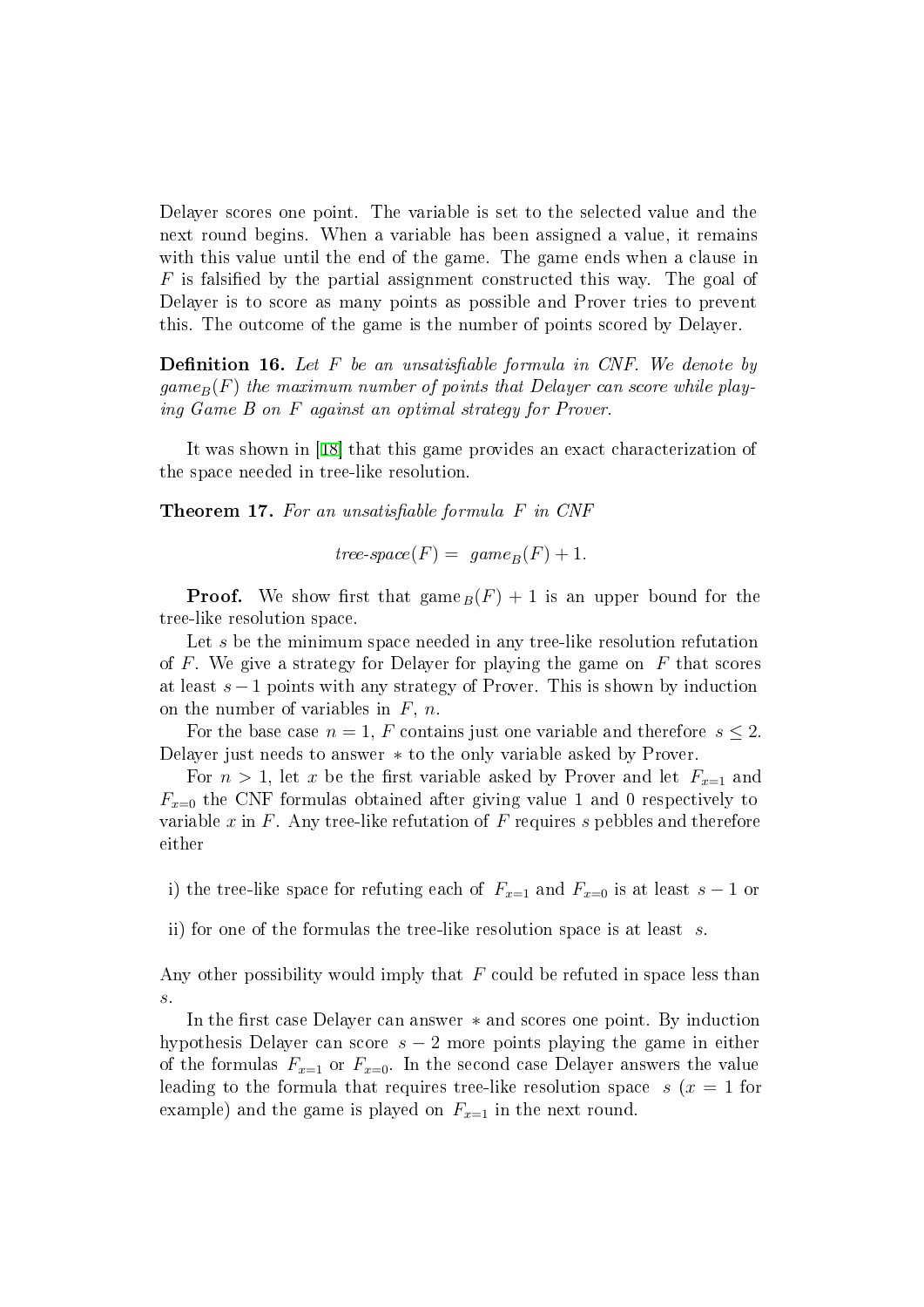On the other hand game  $_B(F)$  is also a lower bound for the tree-like resolution space. Let us consider a tree-like resolution refutation of  $F, \pi$ , and suppose that Prover and Delayer play the game on  $F$ . Delayer follows a strategy scoring at least game  $_B(F)$  points and Prover chooses the variables in an order induced by the refutation in the following way: Prover starts at the empty clause in  $\pi$  and in general at the end of a round moves to a clause C. In the next round Prover chooses the resolved variable  $x$  from the two parent clauses of C. If Delayer assigns to x a value 0 or 1 then Prover moves to the parent clause that is falsified by the partial assignment and the new round starts. If Delayer assigns x value ∗ then Prover can choose value 0 or 1 for  $x$  and moves to the parent clause falsified by the chosen partial assignment. In this case we mark the clause with ∗. The game ends when Prover can move to an initial clause.

For a tree-like refutation  $\pi$  let us denote by  $T(\pi)$  the subtree of  $\pi$  formed by all the clauses that can be visited by Prover and the edges joining them in the described game (with a strategy from Delayer scoring at least game  $_B(F)$ ) points). We show that the pebbling number of  $T(\pi)$  is at least game  $_B(F) + 1$ pebbles. Since  $T(\pi)$  is a subgraph of  $\pi$ , this implies that tree-like space for F is at least game  $_B(F) + 1$ .

Observe that in any path from the empty clause to an initial clause in  $T(\pi)$  there are at least game  $_B(F)$  nodes marked with  $*$  (branching nodes). Consider any strategy for pebbling the tree  $T(\pi)$ , and consider the first moment  $m$  in which all the paths going from an initial clause to the empty clause contain a pebble. After moment  $m-1$  a pebble has to be placed on an initial clause  $C$ , and before that, the path going from  $C$  to the empty clause is the only path without pebbles. This path contains at least game  $_B(F)$ nodes marked with  $*$ . In each one of these nodes starts a path going to an initial clause. All these paths are disjoint and they all contain a pebble at instant  $m-1$  (otherwise there would be at moment m a path from the empty clause to some initial clause without any pebble). Together with the pebble at moment m, this makes at least game  $_B(F) + 1$  pebbles.

A similar game to Game B, has been defined in [[16\]](#page-19-16) and applied for proving lower bounds for the space in resolution and in Res  $_k$ , a more powerful proof system. In this new game Prover does not ask for a variable like in Game B, but for a clause, and Delayer assigns values to at least one of the variables in the clause.

#### 6.3 Width versus Space

Atserias and Dalmau have used the combinatorial characterization of resolution width in order to prove that this complexity measure bounds the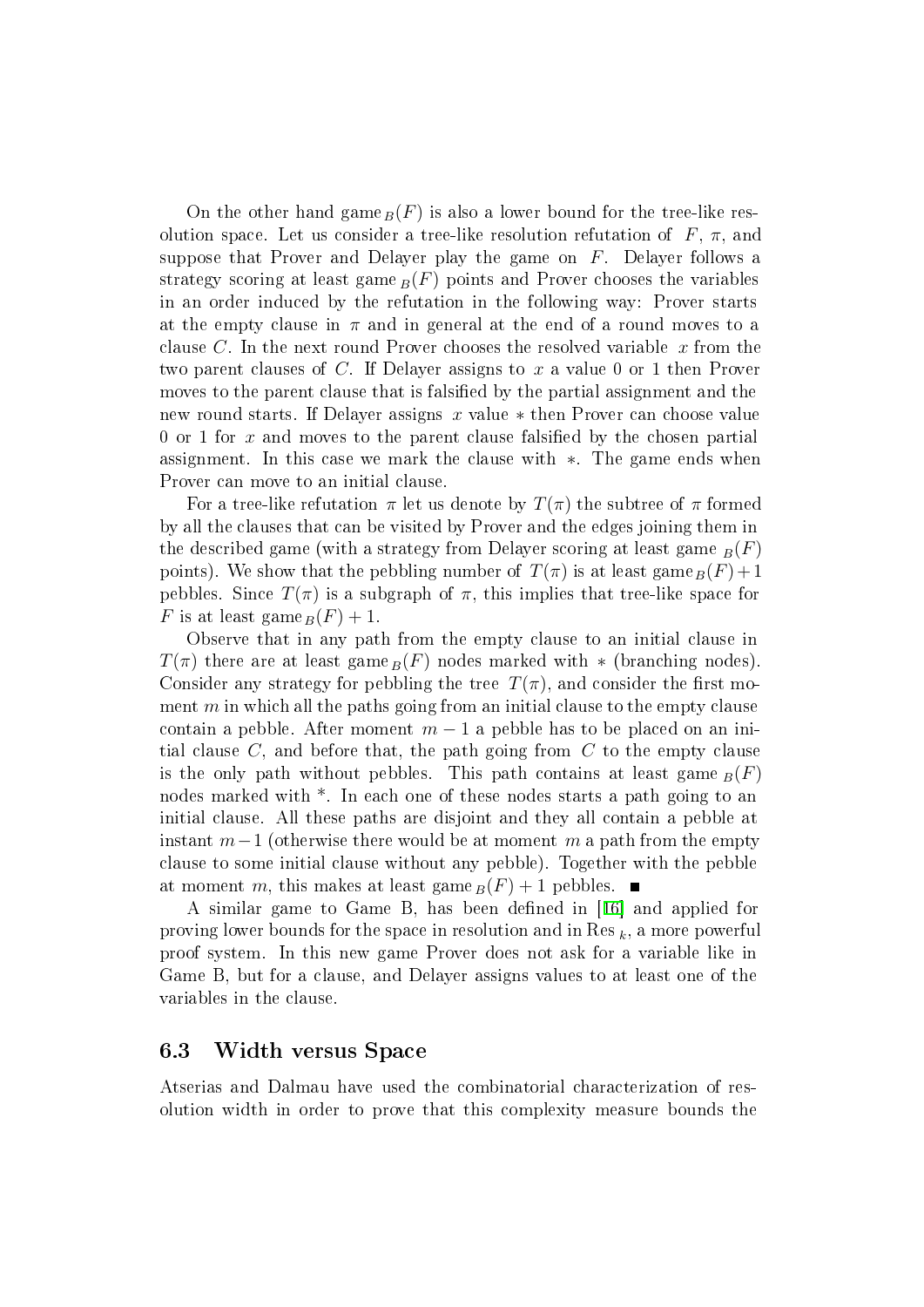resolution space from below. The same result had been obtained for the simpler case of tree-like resolution in [[17\]](#page-19-3).

#### <span id="page-16-0"></span>**Theorem 18.** [[2\]](#page-18-12) For an unsatisfiable formula  $F$  in CNF

$$
space(F) \geq width(F) - initial-width(F) + 1.
$$

**Proof.** Let F be an unsatisfiable formula in CNF and  $w$  be the width of its largest clause. We show that if width  $(F) = k + w$  for some k then space(F)  $\geq k$ . By the combinatorial characterization of width in Theorem [15](#page-12-1) if width(F) =  $k + w$ , then Spoiler does not have a terminating strategy keeping a partial assignment of size at most  $k + w$  when playing Game A on F. Consider a resolution refutation of F using space less than  $k + 1$ ,  $F_0, F_1, F_2, \ldots F_m$ . We show by induction on i that the set of clauses in each of the formulas  $F_i$  is satisfiable, implying that it is not possible to refute  $F$ with space less than  $k + 1$ . Let  $s_i$  be the number of clauses in  $F_i$ . We give a strategy for Spoiler to construct for each i a partial assignment  $\alpha_i$  of size at most  $s_i$  satisfying all the clauses in  $F_i$ . Since there is no terminating strategy keeping always partial assignments of size bounded by  $k+w$ , this assignment cannot falsify an initial clause of F.

 $F_1$  is an initial clause in F and therefore satisfiable.  $\alpha_1$  is a partial assignment of size 1 giving value 1 to one of the literals in  $F_1$ . This assignment can be obtained by Spoiler by asking the value of all the variables in  $F_1$  until one satisfies the clause, and deleting the values of all the other assigned variables afterwards. For the induction step, if  $F_i$  is obtained by adding the resolvent of two clauses to  $F_{i-1}$  then clearly  $\alpha_{i-1}$  also satisfies  $F_i$  since the parent clauses of the resolvent are satisfied by  $\alpha_{i-1}$ . If the new formula is obtained by erasing some of the clauses in  $F_{i-1}$  then  $F_i$  is still satisfiable and a partial assignment  $\alpha_i$  of size  $\leq s_i$  can be obtained by Spoiler deleting if necessary some of the assigned values of  $\alpha_{i-1}$ . The interesting case arises when  $F_i$  is obtained by adding some initial clause C to  $F_{i-1}$ . In this case Spoiler extends the partial assignment  $\alpha_i$  by asking the Duplicator for the values for all the variables in C that are not assigned at this point. There are at most w variables in the clause and therefore the partial assignment has now size at most  $s_{i-1} + w \leq k + w$ . Since the assignment does not falsify any initial clause, at least one of the literals in  $C$  is true in the partial assignment. Spoiler constructs  $\alpha_i$  by keeping a restriction of the actual assignment with size at most  $s_i$ . This is always possible since at most the assignment of a variable in each clause is needed to satisfy the whole  $F_i$ .

The width and the space bounds in the resolution of Tseitin formulas for certain expander graphs basically coincide [[7,](#page-18-3) [17\]](#page-19-3). Since these formulas have initial clauses of constant width, this shows that the space lower bound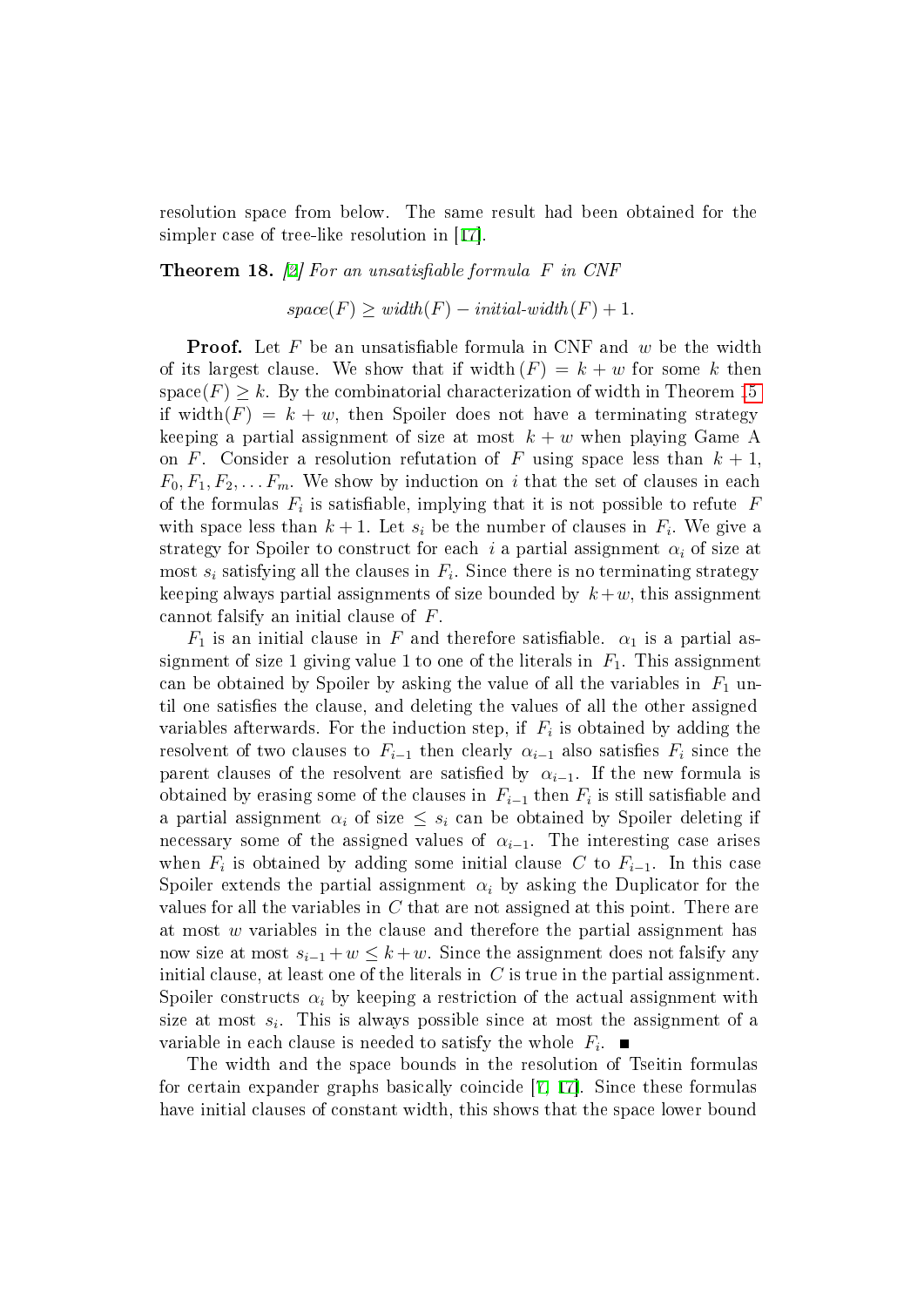in terms of width from Theorem [18](#page-16-0) is best possible. As in the case of the relations between width and size mentioned in Section [3,](#page-4-1) the initial width is also part of the width-space relation. It has to be this way since it is easy to construct formulas with large initial width that need only constant resolution space. For formulas in  $k$ -CNF for a constant k this result proves that resolution width lower bounds imply space lower bounds, but this is not necessarily the case for formulas with large initial clauses. A way to avoid this problem is given in [[2\]](#page-18-12). The authors propose there a way to transform a formula  $F$  with large initial clauses into an equivalent one  $F'$  with initial clauses of constant size and requiring roughly the same resolution width and space as  $F$ . This allows the use of the above width-size relation together with width lower bounds to prove space lower bounds for formulas with large initial clauses.

## 7 Conclusions and Open Problems

Resolution width and space are alternative complexity measures to the well studied resolution size and provide a better understanding of this proof system. Interesting in their own right, these measures have helped to unify many of the existing results about the complexity of resolution. We have reviewed in this survey the tight connections between the different complexity measures. As in other areas in computer science related to memory allocation problems, the pebbling game has proved to be a very useful tool to analyze space requirements in resolution.

Although in the last years many central results relating these complexity measures have been established, several questions are still open. An important one is whether is it possible to obtain a result relating resolution space and size as in Theorem [9](#page-8-1) but for the case of general resolution, thus showing that large resolution space implies large resolution size. Trying to prove the opposite, one could search for a family of formulas with polynomial size resolution refutations that need large space. Good candidates for this are the pebbling contradictions of degree 2 (cf. Definition [11\)](#page-9-0). These formulas can be refuted within polynomial size and constant width, but their resolution space requirements are not known. A related problem is whether for every unsatisfiable F space(F)  $\leq$  width(F).

Concerning the combinatorial characterizations, we have games for the width and the tree-like resolution space. Is there a similar characterization for the space or variable space in general resolution? This would be nice results to complete the picture.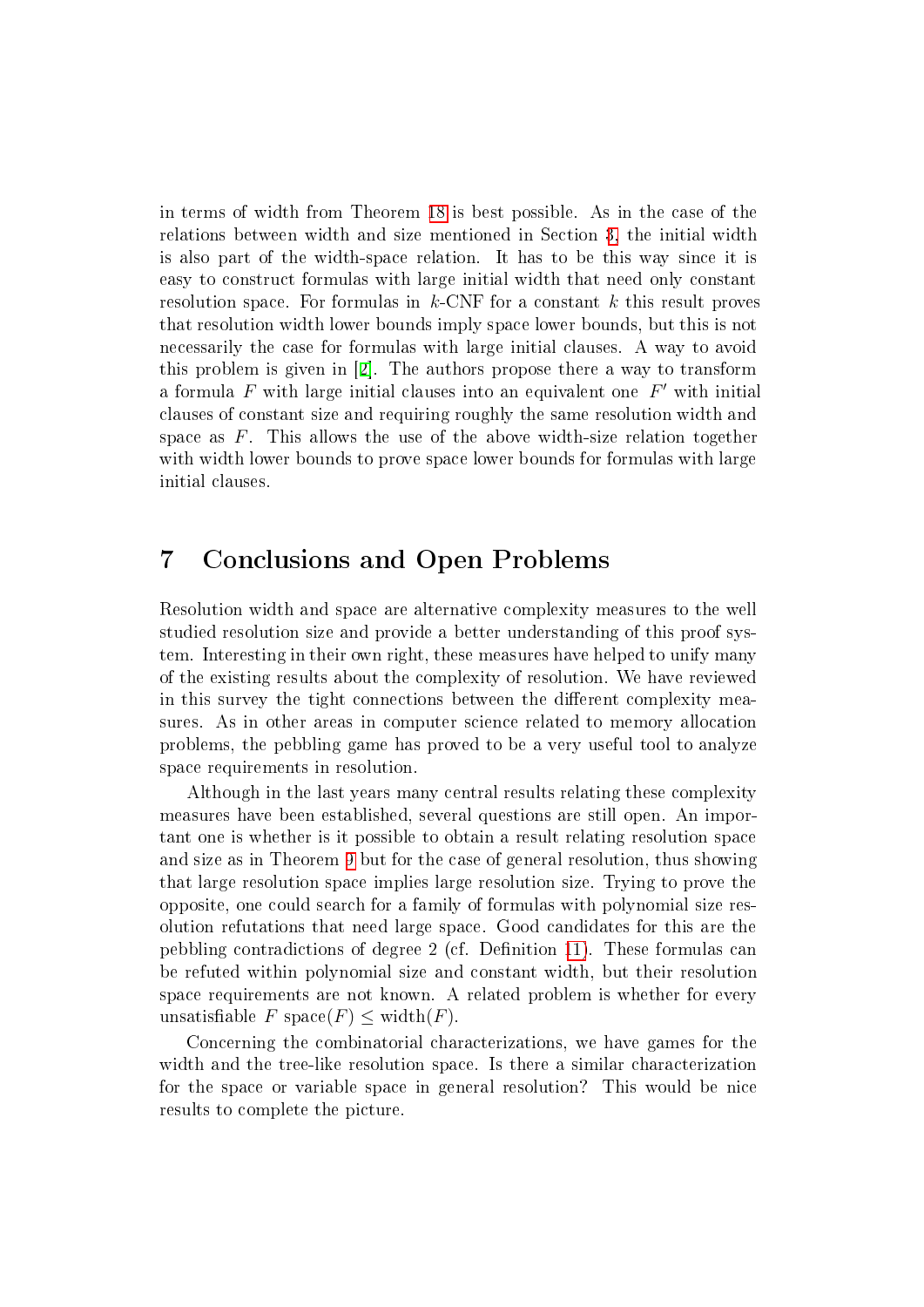Acknowledgments: I would like to thank Albert Atserias, Eli Ben-Sasson, Juan Luis Esteban, Nicola Galesi and Randall Pruim for very helpful comments and corrections on preliminary versions of this survey.

# References

- <span id="page-18-4"></span>[1] M. Alekhnovich, E. Ben-Sasson, A.A. Razborov, and A. Wigderson. Space complexity in propositional calculus. SIAM Journal on Computing,  $31(4):1184-1211$ , 2002.
- <span id="page-18-12"></span>[2] A. Atserias and V. Dalmau. A combinatorial characterization of resolution width. 18th IEEE Conference on Computational Complexity 239-247, 2003.
- <span id="page-18-2"></span>[3] P. Beame and T. Pitassi. Simplied and improved resolution lower bounds. In 37th Annual IEEE Symposium on Foundations of Computer Science, 274-282. 1996.
- <span id="page-18-10"></span>[4] E. Ben-Sasson. Size space tradeoffs for resolution. In *Proceedings of the 34th* Annual ACM Symposium on Theory of Computing 457-464, 2002.
- <span id="page-18-9"></span>[5] E. Ben-Sasson and N. Galesi. Space complexity of random formulae in resolution. Random Structures and Algorithms,  $23(1)$  92–109, 2003.
- <span id="page-18-6"></span>[6] E. Ben-Sasson, R. Impagliazzo, and A. Wigderson. Near-optimal separation of treelike and general resolution. In Electronic Colloquium on Computational Complexity, Report TR02-005, 2000. To appear in Combinatorica.
- <span id="page-18-3"></span>[7] E. Ben-Sasson and A. Wigderson. Short proofs are narrow – resolution made simple. Journal of the  $ACM$ ,  $48(2):149-169$ , 2001.
- <span id="page-18-8"></span>[8] M.L. Bonet and N. Galesi. Optimality of Size-Width tradeoffs for Resolution. Computational Complexity, 10 (2001), 261-276.
- <span id="page-18-5"></span>[9] M.L. Bonet, J.L. Esteban, N. Galesi and J. Johannsen. On the relative complexity of resolution refinements and cutting planes proof systems. SIAM *Journal on Computing*  $30(5)$ ,  $1462-1484$ ,  $2002$ .
- <span id="page-18-1"></span>[10] V. Chvátal and E. Szemerédi. Many hard examples for resolution. Journal of the  $ACM$  35, 759-768, 1988.
- <span id="page-18-7"></span>[11] M. Clegg, J. Edmonds and R. Impagilazzo. Using the Gröbner Basis algorithm to find proofs of unsatisfiability. Proc. 28th  $ACM$  symp. on Theory of  $Computing, 239-251, 1996.$
- <span id="page-18-0"></span>[12] S.A. Cook and R.A. Reckhow. The relative efficiency of propositional proof systems. Journal of Symbolic Logic  $44, 36-50, 1979$ .
- <span id="page-18-11"></span>[13] S.A. Cook and R. Sethi. Storage requirements for deterministic polynomial time recognizable languages. Journal of Computer and System Sciences 13. 2537, 1976.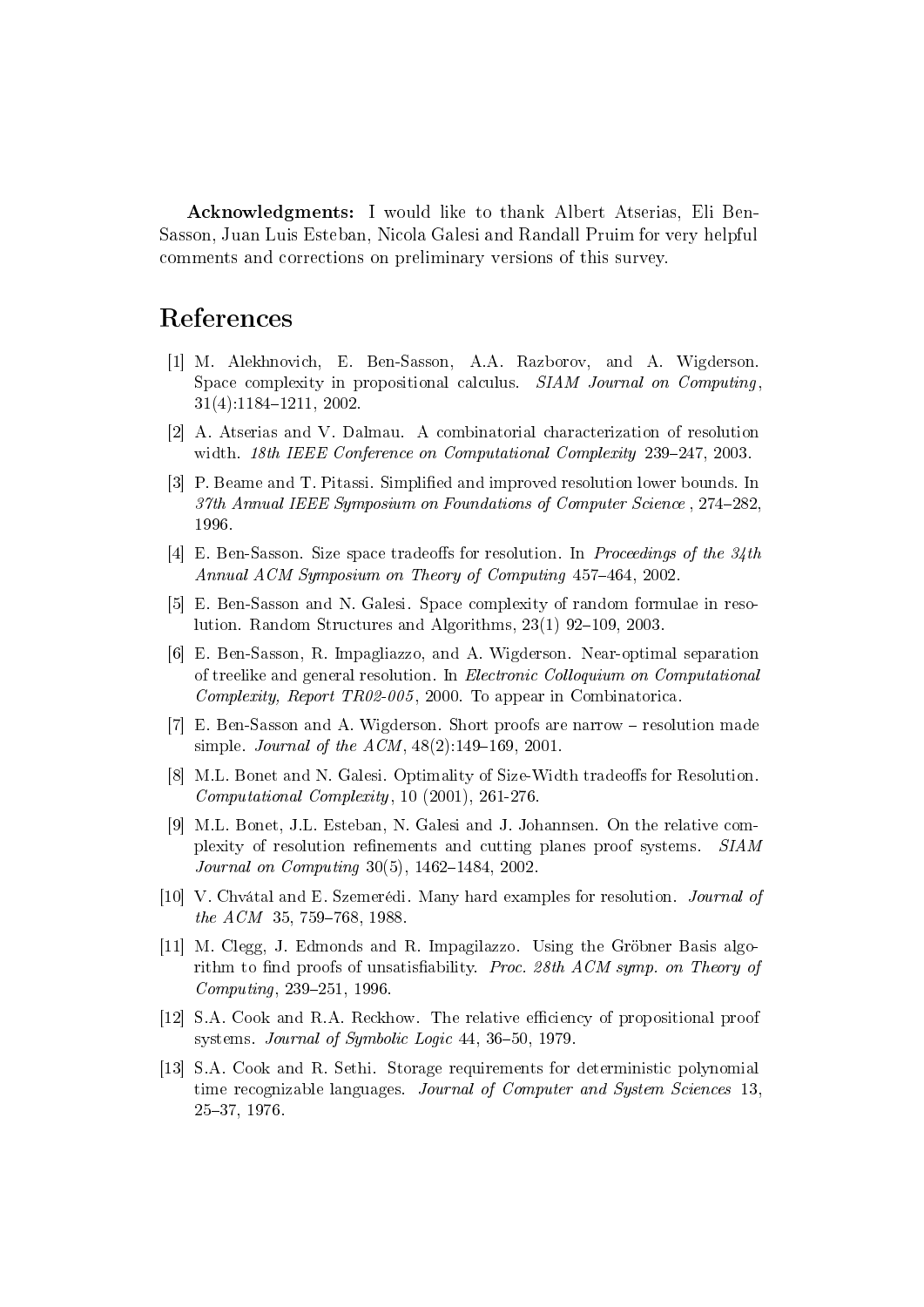- <span id="page-19-6"></span>[14] M. Davis, G. Logemann and D. Loveland. A machine program for theorem proving. *Communications of the ACM* 5,  $394-397$ ,  $1962$ .
- <span id="page-19-10"></span>[15] J.L. Esteban. Complexity measures for resolution. PhD. Thesis, Dept. L.S.I. Universitat Politècnica de Catalunya, 2003.
- <span id="page-19-16"></span>[16] J.L. Esteban, N. Galesi and J. Messner. On the complexity of resolution with bounded conjunctions. Proc. 29th ICALP Colloquium Springer Lecture Notes in Computer Science 2380, 220–231. Will appear in Theoretical Computer Science.
- <span id="page-19-3"></span>[17] J.L. Esteban and J. Torán. Space bounds for resolution. Information and  $Computation, 171(1):84-97, 2001.$
- <span id="page-19-11"></span>[18] J.L. Esteban and J. Torán. Combinatorial characterization of treelike resolution space. Information Processing Letters  $87(6)$ ,  $295-300$ ,  $2003$ .
- <span id="page-19-2"></span>[19] Z. Galil. On resolution with clauses of bounded size. SIAM Journal on Com $puting~6,~444–459,~1977.$
- <span id="page-19-1"></span>[20] A. Haken. The intractability of resolution. *Theoretical Computer Science*.  $39(2-3):297-308, 1985.$
- <span id="page-19-4"></span>[21] H. Kleine-Büning and T. Lettmann. Aussagenlogik: Deduktion und Algorithmen. B.G. Teubner, Stuttgart, 1994.
- <span id="page-19-5"></span>[22] B. Krishnamurthy and R.N. Moll. Examples of hard tautologies in the propositional calculus. Proc. 13th ACM Symposium on Theory of Computation, 28-37, 1981.
- <span id="page-19-14"></span>[23] Ph.G. Kolaitis and M.Y. Vardi. On the expressive power of Datalog: tools and a case study. Journal of Computer and System Sciences  $51:110-134$ , 1995.
- <span id="page-19-13"></span>[24]  $T.$  Lengauer and R.E. Tarjan. Upper and lower bounds on time-space tradeoffs. Proc. 11th  $ACM$  Symposium on Theory of Computing  $262-277$ , 1979.
- <span id="page-19-12"></span>[25] N. Pippenger. Pebbling. IBM Technical Report RC 8258, Watson Research Center 1980.
- <span id="page-19-15"></span>[26] P. Pudlák and R. Impagliazzo. A lower bound for DLL algorithms for k-SAT. Proc.11th Annual ACM-SIAM Symposium on Discrete Algorithms  $128-136$ , 2000.
- <span id="page-19-0"></span>[27] J.A. Robinson. A machine oriented logic based on the resolution principle. Journal of the  $ACM$  12(1), 23-41, 1965.
- <span id="page-19-8"></span>[28] J. Savage. Models of Computation. Addison-Wesley, 1998.
- <span id="page-19-9"></span>[29] J. Torán. Lower bounds for the space used in resolution. In Proc. 13th Computer Science Logic Conference , Springer Lecture Notes in Computer Science 1683, 362-373, 1999.
- <span id="page-19-7"></span>[30] G.S. Tseitin. On the complexity of derivation in propositional calculus. In Studies in Constructive Mathematics and Mathematical Logic, Part 2. , pages 115-125. Consultants Bureau, 1968.